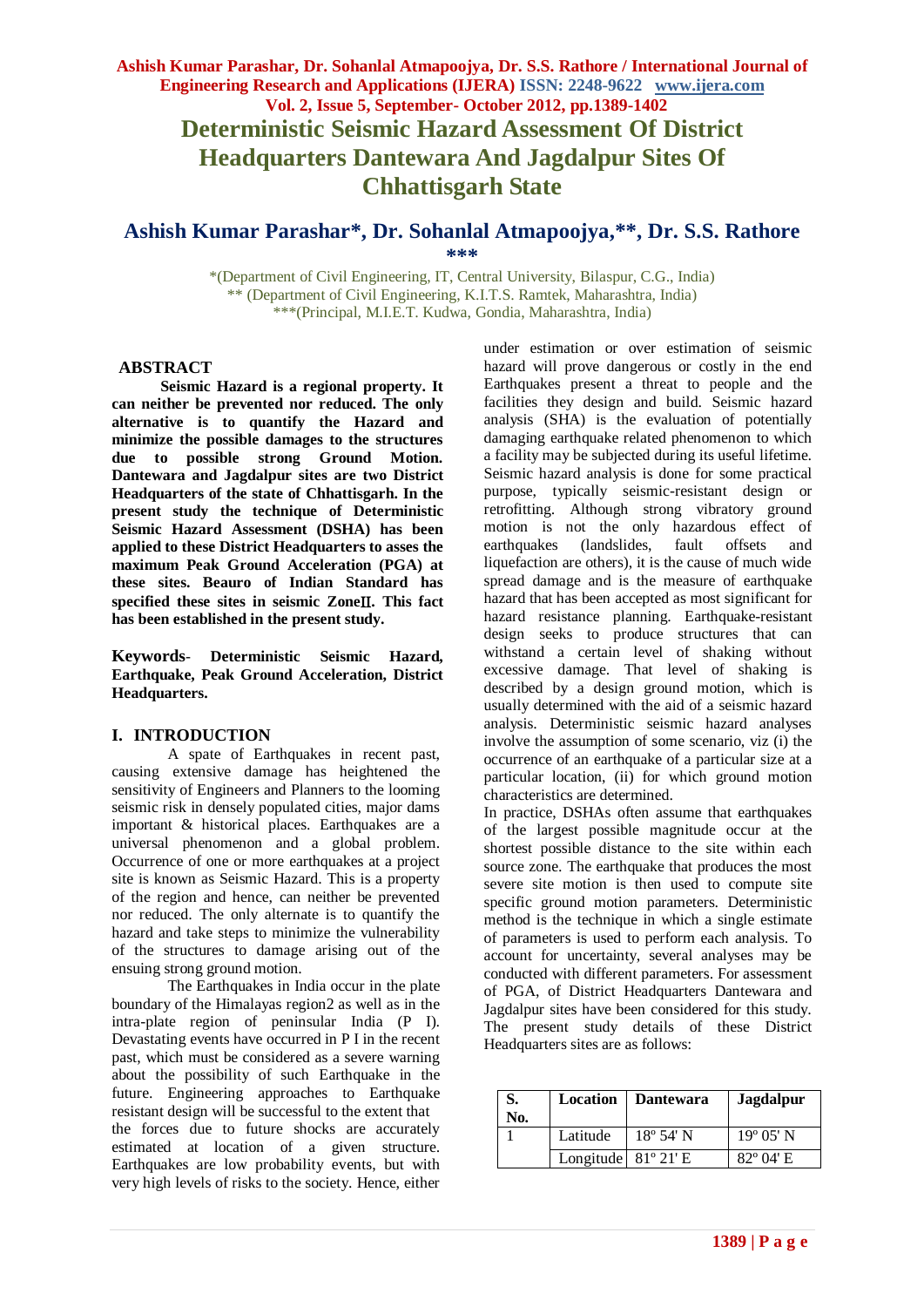#### **II DETERMINISTIC SEISMIC HAZARD ASSESSMENT (DSHA)**

The DSH $A<sup>2</sup>$  can estimate in the following steps:

- Seismic Sources
- Earthquake- recurrence- frequency.
- Deaggregation of Seismic Hazard.
- Ground motion attenuation.
- Estimation of PGA

#### **2.1 Seismic Sources**

- A circular region of 300 km radius has to be assumed around the site.
- Seismicity information has to be collected (i.e Epicenter, Magnitude) inside the 300 km radius.
- Different faults in this 300 Km. radius region have to be identified, length of the fault and their shortest distances from the site have to be worked out.

A historical record of past Earthquake, in the region, is the one of the most important tool. Because, these records are useful to assess the region seismicity. It has been observed that Earthquake of less then 3.0 magnitudes is not posing any serious problems to the civil Engineering structures, and it also very difficult to recognize their occurrence by human beings. Hence, for DSHA is it good enough to collect the information of past Earthquakes  $\geq 3$  magnitude.

# **2.2. Earthquake Recurrence Frequency**

Earthquake Recurrence relationship has to be worked in the following steps:

- Earthquake information for region has to be collected over a long period from various historical records.
- All the data has to be arranged as per the number of Earthquakes that exceeded various magnitude values (m=0, 1, 2, 3,)
- Suitable Earthquake Recurrence Relation has to be used, which appropriately characterize the seismicity of the region.

#### **2.3. Deaggregation of Seismic Hazard**

1. In DSHA, the basic idea is to foreshadow on each of the causative fault, the magnitude of an Earthquake, which may be exceeded in say 100 years or 1000 years.

2.  $M_{100}$  has to be worked out for each fault.

3. Using the Regional Recurrence Relation, it is easy to find the above magnitudes for the region, but not for individual faults.

4. The potential of a fault to produce an Earthquake of a particular magnitude would depend on the length of the fault itself.

5. Ni  $(m_0)$  on any individual fault may be to be proportional to the length of the fault itself. Weightage Wi=Li /  $\Sigma$  Li.

6. The "b" value of any fault is to be same as the regional 'b' value.

7. The value of  $m_{max}$  for each fault is to be fixed up by finding the most probable magnitude of the largest past event that can be associated with the fault. This value is increased by 0.5 and taken as  $m<sub>max</sub>$ . In case, only the highest intensity value is known, the event magnitude is taken as  $m=2/3$ ( $I_0$  $)+1.$ 

#### **2.4. Ground Motion Attenuation**

- Attenuation5 may be described as the way in which strong motion parameters decay with distance from the source.
- This depends on the source properties  $(M, \mathbb{R})$ focal depth, fault type and size), as well as on the regional properties (frequency dependent damping, layering, anisotropy etc.).
- The property of the site (hard rock, soft soil, valley and mountain) also influences the ground motion attenuation.

For the present study attenuation relationship5 suggested by R N Iyengar & S T G Raghukant, (Applicable for peninsular India, under bed rock condition) has been used.

In  $(PGA/g) = C1+C2$  (m-6)+C3 (m-6) 2-ln(R)- $C4(R)$  +ln  $\varepsilon$ 

Where,

 $C1 = 1.6858$ ,

- $C2= 0.9241$ ,
- C3= 0.0760,
- $C4 = 0.0057$ ,
- $R= Hypo$  central distance,  $m=$  magnitude,
- $\ln \varepsilon = 0$ (for DSHA).

#### **2.5. Estimation of Peak Ground Acceleration (PGA).**

The PGA, which can be exceeded with 50 % probability, is to be calculated from the attenuation equation.

In DSHA, the maximum among these values is to be taken as the design basis acceleration depending on the acceptability of this value based on other seismological considerations.

This PGA value could be a reference value for further work.

# **III APPLICATION OF DSHA**

Deterministic seismic hazard analysis (DSHA) has been applied to Dantewara and Jagdalpur sites using the following steps:

A region of 300 km radius around both Dantewara and Jagdalpur sites were considered and all the faults having  $\geq 25$  km length has been marked. This region is shown in Figure 3.1 and Figure 3.2 respectively.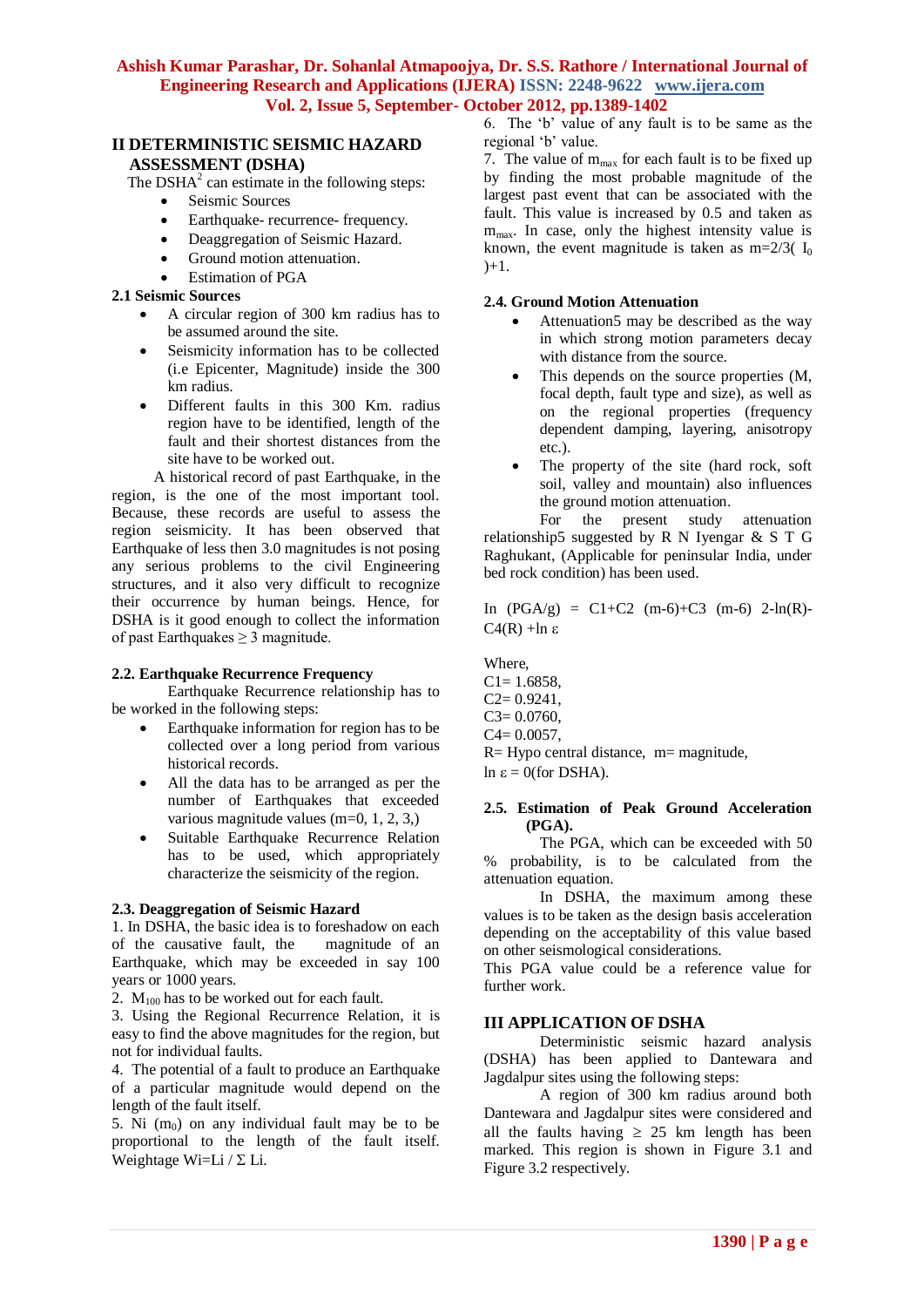

Figure 3.1 Fault considered for Deterministic Seismic Hazard Analysis of District Headquarter Dantewada

With the help of different literature available and websites 79 and 69 Nos. of Earthquakes in the magnitude range  $3 < Mw < 6.5$  for Dantewara and Jagdalpur sites over the period from 1827 to 2012 (185) years have been collected.



Figure 3.2 Fault considered for Deterministic Seismic Hazard Analysis of District Headquart Jagdalpur

The same is presented at Appendix I and Appendix II respectively. From these collected 79 and 69 numbers data of Earthquakes with magnitude  $3 < Mw < 6.5$  for Dantewara and Jagdalpur sites over the period from 1827 to 2012 (185) years has been arranged as per the number of Earthquakes that exceeded various magnitude values. Magnitudefrequency data for Dantewara and Jagdalpur sites

have been presented in Table 3.1 and Table 3.2 (Appendix III) respectively. From the data of magnitude and frequency, construct a recurrence relation between magnitude and frequency of Earthquakes for a seismic source and obtained the values of "a and b".



Figure 3.3 Magnitude-Recurrence Relationship for District Headquarter Dantewara site



Figure 3.4 Magnitude-Recurrence Relationship for District Headquarter Jagdalpur site

The above relationship for Dantewara and Jagdalpur sites have been shown in Figure 3.3 and Figure 3.4 respectively. In the Figure, the values of b<sup>'</sup> are showing steep slopes, therefore "completeness analysis" have been performed. Earthquakes data for completeness test for Dantewara and Jagdalpur sites have been presented in Table 3.2 and Table 3.3 (Appendix III) respectively.

Completeness test of Earthquakes data for Dantewara and Jagdalpur sites has been shown in Figure 3.5 and Figure 3.6 respectively.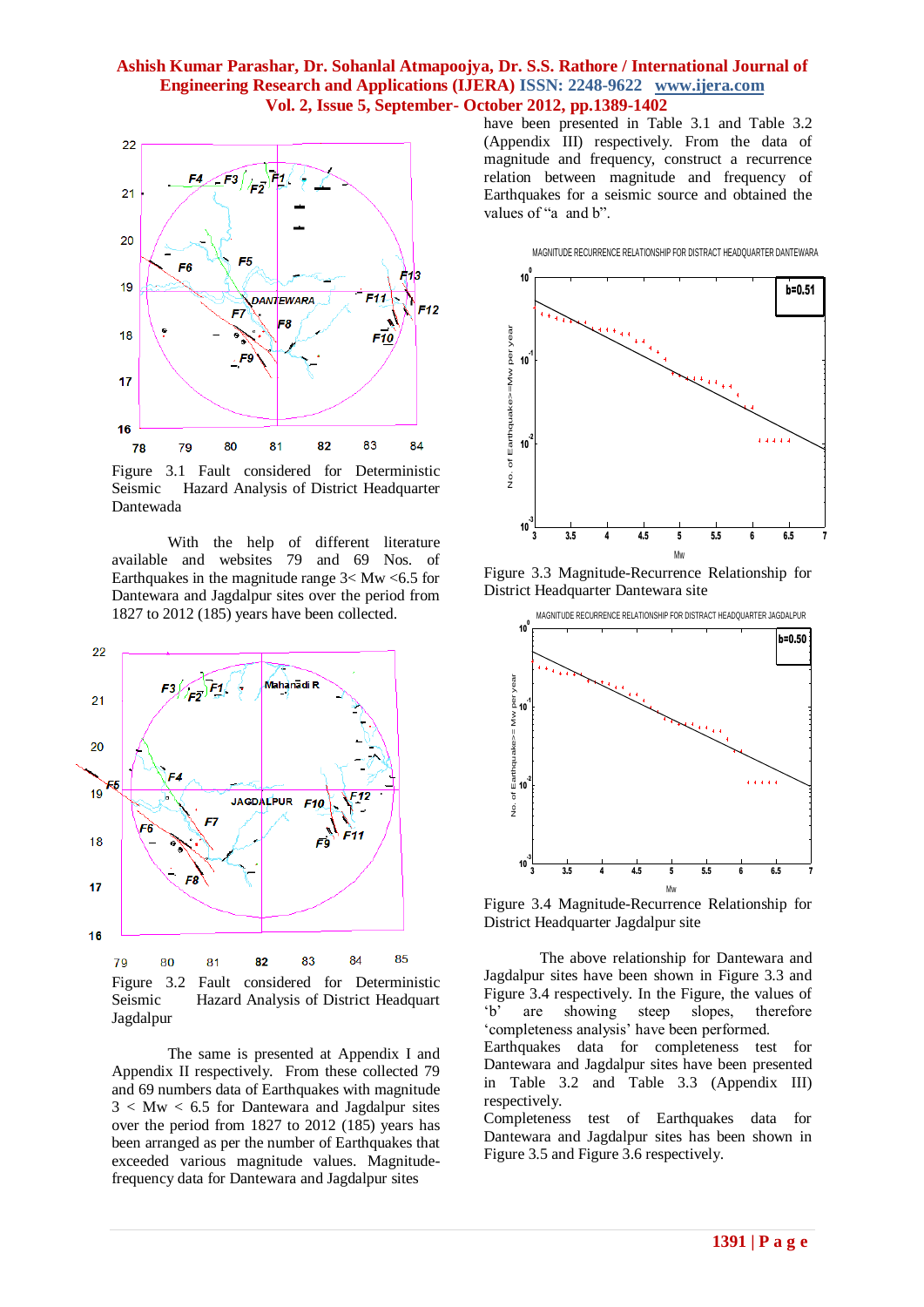

Figure 3.5 Completeness Test of Earthquake data for District Headquarter Dantewara



Figure 3.6 Completeness Test of Earthquake Data for District Headquarter Jagdalpur

It has been observed for Dantewara (from the Table 3.1 below) that 3.0 magnitude will be completed in 50 years time interval while 6.5 magnitude will complete in 180 years, and for Jagdalpur, it has been observed (from the Table 3.2 below) that 3.0 magnitude will be completed in 40 years time interval while 6.5 magnitude will complete in 180 years.

Table 3.1 Activity Rate and Interval of Completeness at District Headquarter Dantewara

| Magnitude<br>Mw | No.<br>of<br>Events<br>$\geq$<br>Mw | Complete<br>interval<br>in<br>(year) | No.<br>of<br>Events per<br>><br>year<br>Mw |
|-----------------|-------------------------------------|--------------------------------------|--------------------------------------------|
| 3.0             | 79                                  | 50                                   | 1.5800                                     |
| 4.0             | 43                                  | 60                                   | 0.717                                      |
| 5.0             | 12                                  | 120                                  | 0.1000                                     |
| 6.5             | 2                                   | 180                                  | 0.0112                                     |

Table 3.2 Activity Rate and Interval of Completeness at District Headquarter Jagdalpur

| Magnitude<br>Mw | No.<br>of<br>Events<br>$\,>$<br>Mw | Complete<br>interval<br>in<br>(year) | of<br>No.<br>Events per<br>$\geq$<br>year<br>Mw |
|-----------------|------------------------------------|--------------------------------------|-------------------------------------------------|
| 3.0             | 69                                 | 40                                   | 1.7250                                          |
| 4.0             | 38                                 | 70                                   | 0.5428                                          |
| 5.0             | 12                                 | 100                                  | 0.1200                                          |
| 6.5             | $\mathcal{D}$                      | 180                                  | 0.0112                                          |

Using completeness analysis, Regional Recurrence Relationship has been obtained as for: District Headquarter Dantewara

Log  $_{10}$  (N) = 1.9800 - 0.6483 M<sub>w</sub>...(3.1)

District Headquarter Jagdalpur

Log  $_{10}$  (N) = 1.7250– 0.5800 M<sub>w</sub>...(3.2)

The same is shown in Figure 3.7 and Figure 3.8 for District Headquarter Dantewara and Jagdalpur respectively.



Figure 3.7 Regional Recurrence Relationship for District Headquarter Dantewara



 Figure 3.8 Regional Recurrence Relationship for District Headquarter Jagdalpur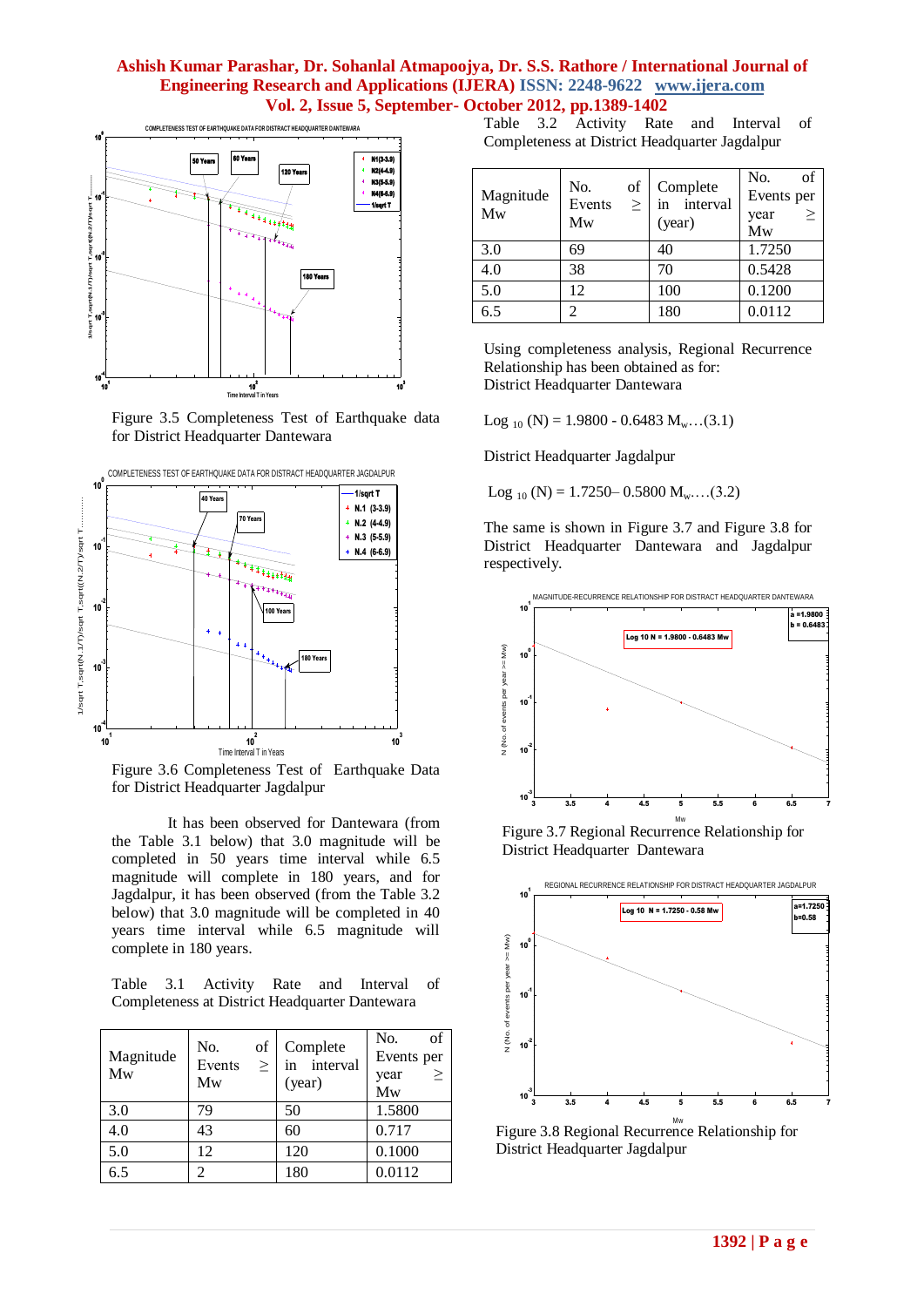Lengths of all the 13 numbers faults, around the Dantewara and 12 numbers around the Jagdalpur having length of 25 km or more are considered for Deterministic Seismic Hazard Analysis (DSHA), were measured. Hypo-central distance (by considering the focal depth as 10 km), weightage and maximum potential magnitude  $(M<sub>u</sub>)$  is obtained for each fault and has been presented in Table 3.7 for Dantewara and in Table 3.8 (Appendix III) for Jagdalpur respectively.



 Figure 3.9 Deaggregation of Regional Hazards in terms of Fault Recurrence at Distract Headquarter Dantewara



 Figure 3.10 Deaggregation of Regional Hazards in terms of Fault Recurrence at District Headquarter Jagdalpur

 $M<sub>100</sub>$  has been obtained by generating the fault deaggregation record. In this study all the faults having  $\geq$  25 km lengths are considered. Fault deaggregation for Dantewara and Jagdalpur have been shown in Figure 3.9 and Figure 3.10 respectively.

#### **IV RESULT & CONCLUSION**

Regional Recurrence Relationship obtained for Dantewara and Jagdalpur sites have been presented in Equation No 3.1 & 3.2 Obtained "b" values are 0.6483 and 0.58 respectively. Hence, the both the sites are situated in less seismic active zone.

Deterministic Seismic Hazard Analysis has been applied to the District Headquarters Dantewara and Jagdalpur sites, Values of P.G.A. for  $M_{100}$ Earthquakes have been presented in Table No.3.9  $\&$ Table No.3.10 ( Appendix III) respectively.

Maximum values of Peak Ground Acceleration (P.G.A.) for Dantewara Site has been obtained due to fault No. 5 (length 180 km, Distance 81.831 km) is equal to 0.01145g. As per IS 1893:2002(Part-1) Maximum value of Peak Ground Acceleration (P. G. A.) for Jagdalpur Site has been obtained due to fault No. 10 (length 121 km, Distance 147.031 km) is equal to 0.0033g. As per IS 1893:2002(Part-1) the District Headquarters region have been categorized as zone II and corresponding P.G.A. is equal to 0.1g. Hence, this fact has also been verified from the present study.

#### **REFERENCES**

- [1] Attenuation of Strong Ground Motion in Peninsular India. R N Iyenger and S T G Raghukant. Seismological Research Letters. Volume 75, Number 4, July/August 2004, pp530-539.
- [2] AERB Technical Document, Catalogue of Earthquakes ( $\geq M$  3.0) in Peninsular India,<br>Atomic Energy Regulatory Board. Energy Regulatory Board, Government of India-1993.
- [3] Benjamin J.R. and Associates "A criterion for determining exceedance of the Operating Basis Earthquake," EPRI Report NP-5930, Electric Power Research Institute, Palo Alto, California (1988).
- [4] Catalogue of Earthquakes in India and Neighborhood, (From Historical period up to 1979) Indian Society of Earthquake Technology, Roorkee-1993.
- [5] Criteria for Earthquake Resistant Design of Structures (Part, General Provisions and Buildings, IS-1893:2002.
- [5] Microzonation of Earthquake Hazard in Greater Delhi Area. R N Iyenger and S Ghose. Current Science. Vol. 87, No. 9, 10, November 2004, pp 1193-1201.
- [6] Newmark, N.M. and Hall, W.J. Earthquake Spectra and Design, EERI Monograph, Earthquake Engineering research Institute Berkeley, California, 103 pp (1982).
- [7] Nuttli, O.W. "The relation of sustained maximum ground acceleration and velocity to earthquake intensity and magnitude," Miscellaneous Paper S-73-1, Report 16, U.S. Army Corps of Engineers Waterways Experiment Station, Vicksburg, Mississippi, 74 pp. (1979).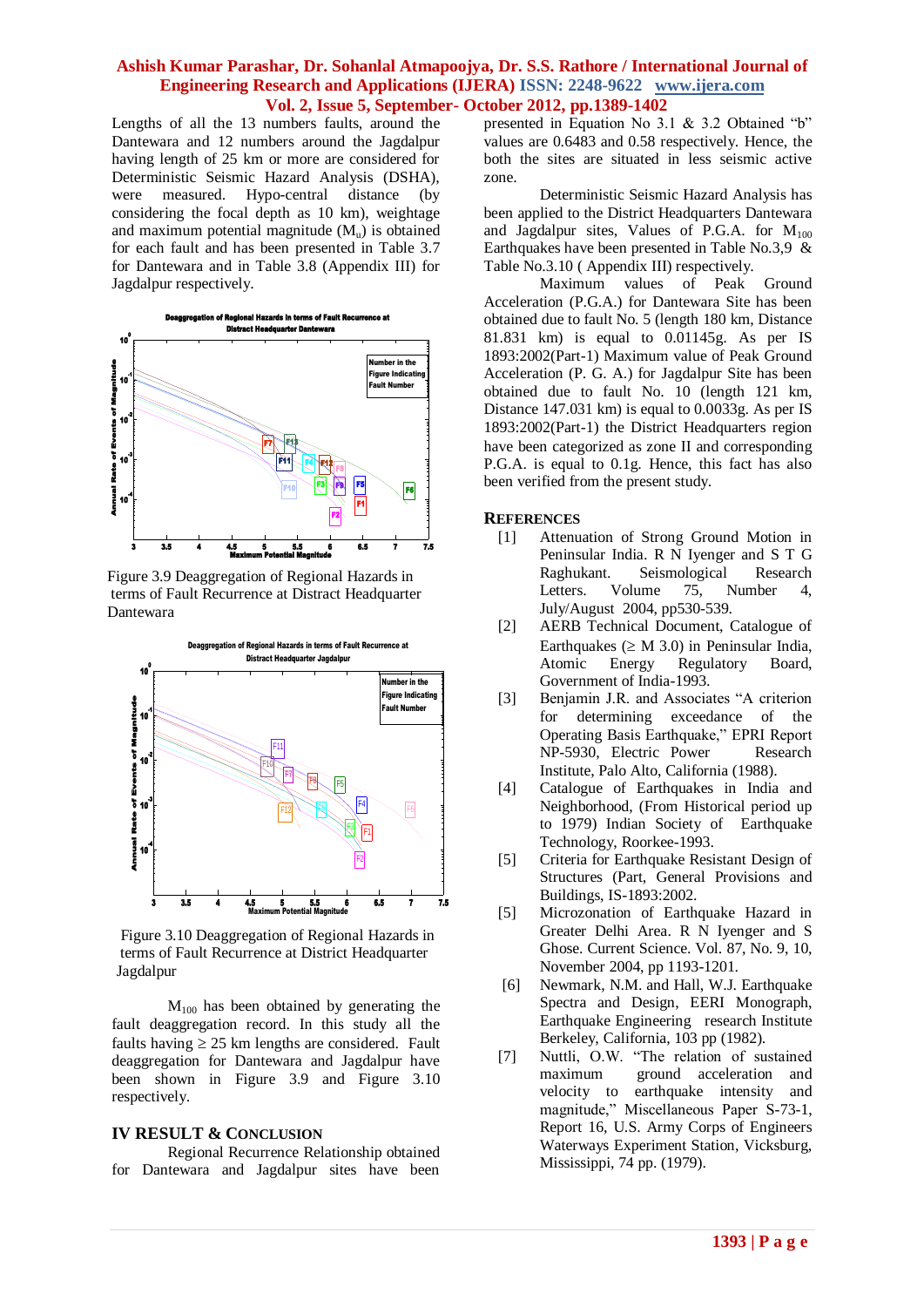[8] Steven L. Kramer. Geotechnical

- Earthquake Engineering, Pearson Education (Singapore) Ltd. 1996.
- [9] Seismic Tectonic Atlas of India and its Environs. Geological Survey of India 2000.
- [10] Ruff, L. and Kanamori, H. "Seismicity and subduction processes," Physics of the Earth and Planetary Interiors, Vol.23, pp.240-252 (1980).
- [11] U. S. Geological Survey Earthquake Database (Website).

**Appendix I**

**Listing of Earthquake Events around District Headquarter Dantewada Site (Latitude - 16º 0' - 22º 0' Longitude - 78º 0' - 84º 0')**

| S No.            |              | Year Month      |                 | Date Latitude   | Long              | Int                   | $\overline{\text{Ms}}$ | Mb  |                  | Mw Depth | Source                  |
|------------------|--------------|-----------------|-----------------|-----------------|-------------------|-----------------------|------------------------|-----|------------------|----------|-------------------------|
| 1.               | 1827         | $\mathbf{1}$    | 6               | 17.7            | 83.4              |                       |                        |     | 4.3              |          | OLD, NEIC               |
| 2.               | 1843         | $\vert 3 \vert$ | 12              | 17.5            | 78.5              |                       |                        |     | 3.7              |          | OLD, NEIC               |
| 3.               | 1846         | $\sqrt{5}$      | 27              | 23.5            | 79.3              |                       |                        |     | 6.5              |          | IMD                     |
| $\overline{4}$ . | 1853         | $\overline{2}$  | $\overline{21}$ | 17.7            | 83.4              |                       |                        |     | $\overline{3.7}$ |          | OLD, NEIC               |
| 5.               | 1858         | 8               | 24              | 17.8            | 83.4              |                       |                        |     | 3.0              |          | OLD, NEIC               |
| 6.               | 1858         | $ 10\rangle$    | 12              | 18.3            | 84                | V                     |                        |     | 4.3              |          | OLD, NEIC               |
| 7.               | 1859         | $\overline{7}$  | 21              | 16.3            | 80.5              |                       |                        |     | 4.3              |          | RAO, UKRAO              |
| 8.               | 1859         | 8               | 02              | 16.3            | 80.5              |                       |                        |     | 3.7              |          | OLD, NEIC               |
| 9.               | 1859         | 8               | 09              | 16.3            | 80.5              |                       |                        |     | $\overline{3.7}$ |          | OLD, NEIC               |
| 10.              | 1859         | 8               | 24              | 18.1            | 83.5              | $\overline{\text{V}}$ |                        |     | 3.7              |          | OLD, NEIC, UKGSI        |
| 11.              | 1861         | 11              | 13              | 18.11           | 83.5              | Iii                   |                        |     | 3                |          | <b>UGS</b>              |
| 12.              | 1867         | $\vert$ 1       | $\overline{03}$ | 16.1            | 79.6              |                       |                        |     | $\overline{3.0}$ |          | OLD, NEIC               |
| 13.              | 1867         | $\vert$ 1       | 06              | 16.1            | 79.8              |                       |                        |     | 3.0              |          | OLD, NEIC               |
| 14.              | 1867         | 03              | 11              | 16.0            | 80.3              |                       |                        |     | 3.7              |          | OLD, NEIC               |
|                  | 15. 1869     | 12              | 19              | 17.9            | 82.3              |                       |                        |     | 3.7              |          | <b>OLD</b>              |
|                  | 16. 1870     | 12              | 19              | 17.7            | 83.4              |                       |                        |     | 3.7              |          | GSI                     |
|                  | 17. 1871     | 9               | 27              | 18.3            | 83.9              | <b>Iii</b>            |                        |     | 3                |          | <b>UGS</b>              |
|                  | 18. 1872     | 11              | 22              | 18.86           | 80                | Vi                    |                        |     | 5                |          | <b>UGS</b>              |
|                  | 19. 1876     | 11              | 1               | 17.5            | 78.5              |                       |                        |     | 4.7              |          | RAO, UKRAO              |
|                  | 20.1878      | 12              | 10              | 18.3            | 83.9              | Iv                    |                        |     | 3.7              |          | <b>UGS</b>              |
| 21.              | 1903         | 5               | 17              | 23              | 80                |                       |                        |     | 4.1              |          | RAO, UKRAO              |
|                  | 22. 1905     | $\overline{4}$  | $\overline{2}$  | 16              | 80.1              |                       |                        |     | 4.1              |          | RAO, UKRAO              |
|                  | 23. $1917$ 4 |                 | 17              | 18              | 84                |                       | 5.5                    |     | 5.8              |          | ISS, NEIC, UKIMD        |
|                  | 24. 1927 6   |                 | $\overline{c}$  | 23.5            | 81                |                       |                        |     | 6.5              |          | <b>ISC</b>              |
|                  | 25. 1954     | $ 1\rangle$     | 5               | 18              | 81.8              |                       | 4                      |     | 4.5              |          | <b>IMD</b>              |
|                  | 26. 1954     | $\vert$ 1       | 5               | 18              | 81.3              |                       |                        |     | 4                |          | NEIC, UKIMD             |
|                  | 27. 1957 8   |                 | 25              | $\overline{22}$ | 80                |                       | 5.5                    | 5.5 | $\overline{5.8}$ |          | SHL, NEIC, UKSHL        |
|                  | 28. 1959 8   |                 | 9               | 18.1            | 83.5              |                       | $\overline{4.1}$       |     | 4.7              |          | RAO, UKRAO              |
|                  | 29. 1959     | $ 10\rangle$    | 12              | 16.0            | 80                |                       |                        |     | 6.0              |          | TS, NEIC                |
|                  | 30. 1959     | 12              | 23              | 18.1            | 83.5              |                       | 4.3                    |     | 4.8              |          | RAO, UKRAO              |
|                  | 31. 1960 10  |                 | $\overline{08}$ | 16.0            | 80.3              |                       |                        |     | 4.3              |          | <b>GUB, NEIC</b>        |
|                  | 32. $1968$ 6 |                 | 20              | 16.0            | 79.6              |                       |                        |     | 3.2              |          | <b>GBA, NEIC</b>        |
|                  | 33. 1968     | $\sqrt{7}$      | 27              | 17.6            | 80.8              |                       |                        |     | 4.5              |          | <b>GUB, NEIC</b>        |
|                  | 34. 1968 7   |                 | 29              | 17.6            | 80.8              |                       |                        |     | 4.5              |          | <b>GUP, NEIC</b>        |
|                  | 35. 1968 11  |                 | 14              | 21.8            | 78                |                       | 4.2                    |     | 4.8              |          | <b>IMD, NEIC, UKHYB</b> |
|                  | 36. $1969$ 3 |                 | 26              | 22.6            | 78.1              |                       | $\overline{4.2}$       |     | 4.8              |          | <b>IMD</b>              |
|                  | 37. 1969 4   |                 | 13              | 17.9            | 80.6              |                       |                        |     | 5.7              |          | TS                      |
|                  | 38. 1969 4   |                 | 14              | 18              | 80.5              |                       |                        | 5.2 | 5.3              |          | IMD                     |
|                  | 39. 1969 4   |                 | 14              | 18.1            | $\overline{8}0.5$ |                       |                        |     | 6                |          | <b>UKTS</b>             |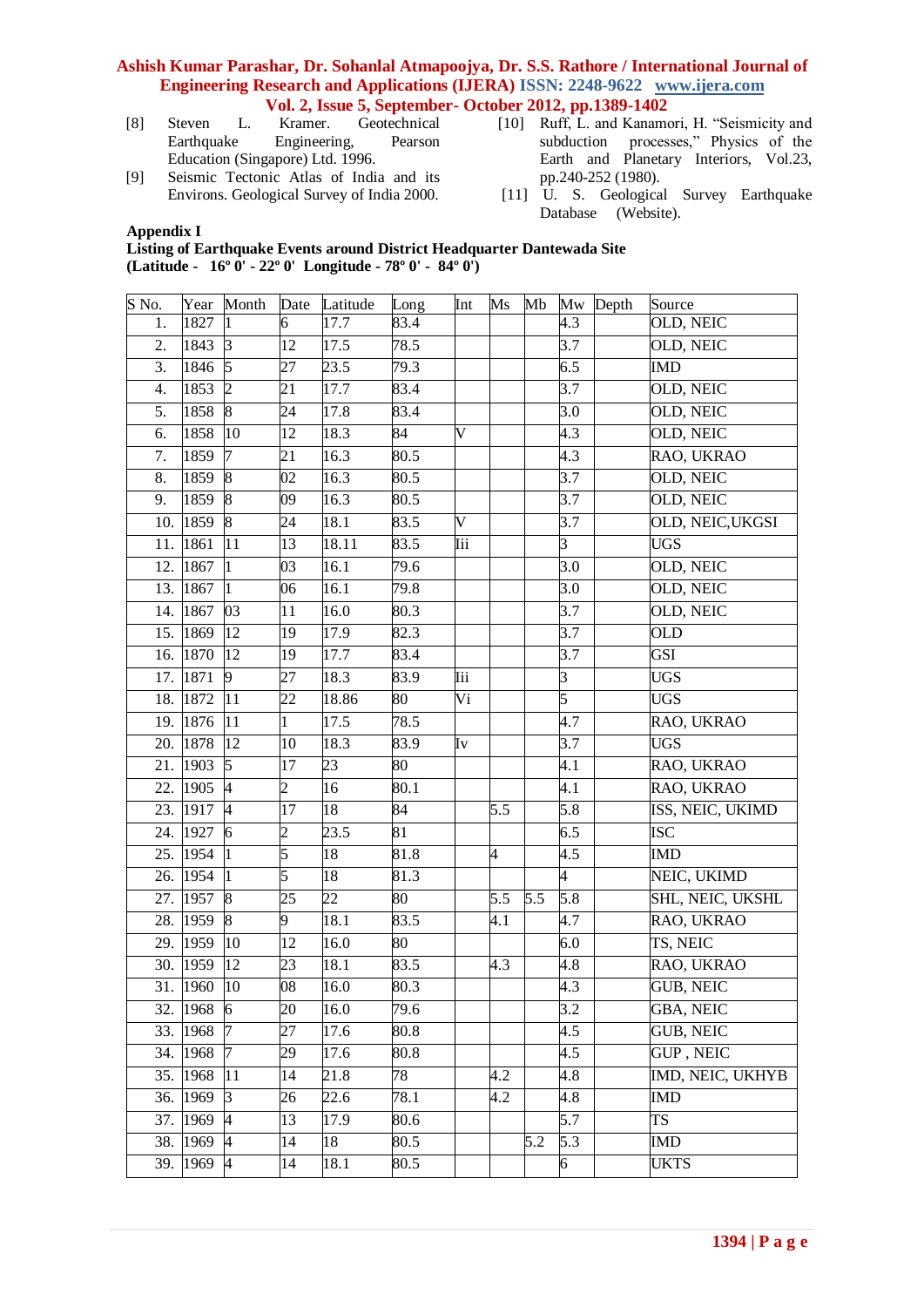|     | Vol. 2, Issue 5, September- October 2012, pp.1389-1402 |                  |                 |                 |       |    |                  |     |                  |                 |                     |
|-----|--------------------------------------------------------|------------------|-----------------|-----------------|-------|----|------------------|-----|------------------|-----------------|---------------------|
|     | 40. 1969                                               | $\overline{A}$   | $\overline{14}$ | $\overline{18}$ | 80.5  |    |                  |     | 6                |                 | <b>USC</b>          |
| 41. | 1969                                                   | $\overline{A}$   | 14              | 18              | 80.5  | Vi |                  |     | 5.7              | 33              | <b>USC</b>          |
|     | 42. 1969                                               | $\overline{4}$   | 15              | $\overline{18}$ | 80.7  |    |                  | 4.6 | 4.6              | $\overline{33}$ | <b>ISC</b>          |
|     | 43. 1969                                               | $\overline{9}$   | 15              | 17.6            | 80.5  |    |                  |     | 3.8              |                 | <b>IMD</b>          |
|     | 44. 1975                                               | $\overline{A}$   | 24              | 18.7            | 80.7  |    | $\beta$          |     | 3                |                 | INR, NEIC, UKHYB    |
|     | 45. 1975                                               | I7               | 3               | 18              | 79.5  |    | $\overline{3.2}$ |     | $\overline{3.2}$ |                 | <b>INR</b>          |
|     | 46. 1975                                               | $\overline{9}$   | 15              | 18.4            | 79.2  |    | 3.2              |     | 3.2              |                 | INR, NEIC, UKHYB    |
|     | 47. 1975                                               | $\overline{7}$   | 3               | 18.5            | 79.5  |    |                  |     | 3.2              |                 | <b>UKHYB</b>        |
|     | 48. 1977                                               | $\overline{9}$   | $\overline{30}$ | 18.08           | 81.5  |    | $\overline{3.3}$ |     | 3.3              |                 | <b>GBA</b>          |
|     | 49. 1979                                               | 8                | 29              | 18.24           | 81.3  |    | 3                |     | 3                |                 | GBA                 |
|     | 50. 1979                                               | $\overline{4}$   | 22              | 18.5            | 80.8  |    | 3.5              |     | 4.7              |                 | <b>INR</b>          |
|     | 51. 1980                                               | $\vert$ 3        | $\overline{30}$ | 17.16           | 81.9  |    |                  |     | 4.5              | $\overline{33}$ | <b>MBGS</b>         |
|     | 52. 1981                                               | $\mathbf{3}$     | 21              | 16.0            | 79.6  |    |                  |     | 3.0              |                 | <b>UKHYB</b>        |
|     | 53. 1981                                               | 12               | $\overline{4}$  | 18.16           | 81.4  |    | 3                |     | 3                |                 | <b>GBA</b>          |
|     | 54. 1981                                               | 12               | 08              | 16.3            | 80.5  |    |                  |     | $\overline{3.0}$ |                 | <b>UKHYB</b>        |
|     | 55. 1981                                               | 12               | 16              | 18.57           | 80.7  |    | 3.3              |     | 3.3              |                 | <b>GBA</b>          |
|     | 56. 1982                                               | $\vert$ 1        | 14              | 17.5            | 78.6  |    |                  |     | 3.1              |                 | <b>UKHYB</b>        |
|     | 57. 1983                                               | $\overline{4}$   | 8               | 18.17           | 81.3  |    | 3                |     | 3                |                 | GBA                 |
|     | 58. 1983                                               | $\overline{6}$   | 30              | 17.6            | 78.5  |    |                  |     | 4.5              |                 | <b>UKHYB</b>        |
|     | 59. 1984                                               | $\overline{4}$   | 24              | 18.27           | 78.8  |    | 3.4              |     | 3.4              |                 | <b>GBA</b>          |
|     | 60. 1984                                               | $\overline{4}$   | 27              | 18.16           | 79.4  |    | 3.4              |     | 3.4              |                 | GBA                 |
| 61. | 1984                                                   | $\overline{6}$   | 20              | 20.4            | 78.5  |    | 3.7              |     | 4.3              |                 | <b>GBA</b>          |
| 62. | 1984                                                   | $\vert 6 \vert$  | 27              | 16.0            | 79.6  |    |                  |     | 3.3              |                 | <b>UKHYB</b>        |
| 63. | 1985                                                   | $\vert$ 1        | 6               | 20.22           | 78.4  |    | 4.2              |     | 4.8              |                 | GBA                 |
|     | 64. 1985                                               | $\overline{9}$   | 27              | 19.39           | 78.9  |    | $\overline{3}$   |     | $\overline{3}$   |                 | <b>GBA</b>          |
| 65. | 1986                                                   | $\overline{A}$   | 9               | 18.34           | 82    |    | 3.1              |     | 3.1              |                 | <b>GBA</b>          |
| 66. | 1987                                                   | $\overline{A}$   | 18              | 22.53           | 79.2  |    |                  | 4.8 | 4.8              | 20              | <b>ISC</b>          |
| 67. | 1987                                                   | $\overline{4}$   | 18              | 22.35           | 79.3  |    |                  | 4.9 | 4.9              | $\overline{33}$ | <b>GSPDE, UKHYB</b> |
|     | 68. 1990                                               | 6                | 9               | 18.1            | 80.5  |    | 4                |     | 4.6              |                 | <b>CVR</b>          |
| 69. | 1995                                                   | $\sqrt{5}$       | 24              | 16.52           | 79.7  |    |                  |     | 4.6              | $\overline{33}$ | MBGS, NEIC          |
|     | 70. 1996                                               | $\overline{2}$   | 12              | 22.62           | 82.7  |    |                  |     | 4.3              | 33              | MLDMIV, UKHYB       |
| 71. | 1996                                                   | $\boldsymbol{8}$ | 4               | 16.01           | 79.8  |    |                  |     | 4.1              | 10              | MBGS, NEIC          |
| 72. | 1998                                                   | $\overline{3}$   | 9               | 22.49           | 78    |    |                  | 4.3 | 4.3              | $\overline{10}$ | <b>GSPDE, NEIC</b>  |
|     | 73. 1998                                               | $\overline{A}$   | 9               | 16.54           | 78.34 |    |                  |     | 5.5              |                 | IMD                 |
| 74. | 1998                                                   | $\overline{6}$   | 29              | 18.59           | 79.68 |    |                  |     | 4.1              | 15              | <b>IMD</b>          |
| 75. | 2000                                                   | $\overline{6}$   | 19              | 18.17           | 76.62 |    |                  |     | 4.7              |                 | <b>ISC</b>          |
| 76. | 2001                                                   | $\vert 6 \vert$  | 12              | 22.22           | 83.9  |    |                  | 4.8 | 4.8              | 33              | <b>GSPDE, NEIC</b>  |
| 77. | 2007                                                   | $\overline{4}$   | 13              | 22.7            | 83.2  |    |                  |     | 3.1              | 10              | RAIG., IMD          |
| 78. | 2010                                                   | П.               | 25              | 21.5            | 76.9  |    |                  |     | 3.0              | 10              | AMRA., MAH., IMD    |
| 79. | 2011                                                   | $\overline{2}$   | 8               | 22.5            | 79.6  |    |                  |     | 3.5              | 12              | SEONI, MP, IMD      |

# **Ashish Kumar Parashar, Dr. Sohanlal Atmapoojya, Dr. S.S. Rathore / International Journal of Engineering Research and Applications (IJERA) ISSN: 2248-9622 www.ijera.com**

# **Appendix II**

**Listing of Earthquake Events around District Headquarter Jagdalpur (Latitude - 16º 0' - 22º 0' Longitude - 79º 0' - 85º 0')**

| S No. | Year | Month |          | Date Latitude | Long | Int | $\overline{\text{Ms}}$ | Mb |     | Mw Depth | Source     |
|-------|------|-------|----------|---------------|------|-----|------------------------|----|-----|----------|------------|
|       | 1827 |       |          | 177<br>.      | 83.4 |     |                        |    | 4.3 |          | OLD, NEIC  |
| ٠.    | 846  |       | Z        | 23.5          | 79.3 |     |                        |    | 6.5 |          | <b>IMD</b> |
| J.    | 853  |       | $\angle$ | 177<br>.      | 83.4 |     |                        |    | 3.7 |          | OLD, NEIC  |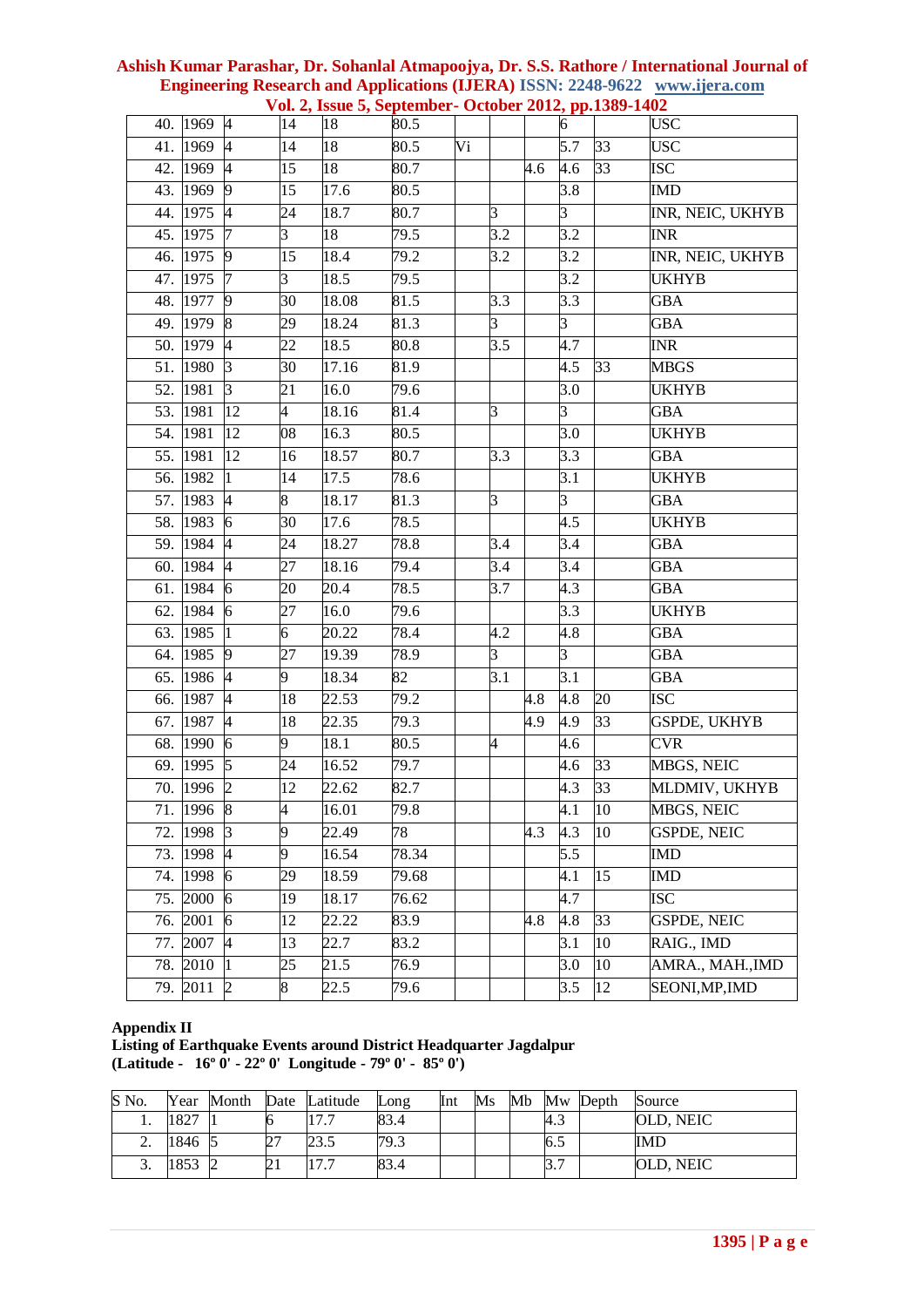| 4.               | 1858              | $8\phantom{.}$   | 24              | 17.8            | 83.4              |                         |     |     | 3.0              |                 | OLD, NEIC           |
|------------------|-------------------|------------------|-----------------|-----------------|-------------------|-------------------------|-----|-----|------------------|-----------------|---------------------|
| 5.               | 1858              | 10               | 12              | 18.3            | 84                | $\overline{\mathsf{V}}$ |     |     | 4.3              |                 | OLD, NEIC           |
| 6.               | 1859              | 7                | 21              | 16.3            | 80.5              |                         |     |     | 4.3              |                 | RAO, UKRAO          |
| 7.               | 1859              | $\vert 8$        | 02              | 16.3            | 80.5              |                         |     |     | 3.7              |                 | OLD, NEIC           |
| $\overline{8}$ . | 1859              | $\overline{8}$   | 09              | 16.3            | 80.5              |                         |     |     | $\overline{3.7}$ |                 | <b>OLD, NEIC</b>    |
| 9.               | 1859              | $\boldsymbol{8}$ | $\overline{24}$ | 18.1            | 83.5              | $\overline{\text{V}}$   |     |     | 3.7              |                 | OLD, NEIC, UKGSI    |
| 10.              | 1860              | 02               | 25              | 19.40           | 84.90             |                         |     |     | 4.3              |                 | OLD, NEIC           |
| 11.              | 1861              | 11               | 13              | 18.11           | 83.5              | Iii                     |     |     | 3                |                 | <b>UGS</b>          |
| 12.              | 1867              | 1                | 03              | 16.1            | 79.6              |                         |     |     | 3.0              |                 | OLD, NEIC           |
| 13.              | 1867              | $\mathbf{1}$     | 06              | 16.1            | 79.8              |                         |     |     | $\overline{3.0}$ |                 | OLD, NEIC           |
| 14.              | 1867              | $\beta$          | 11              | 16.0            | 80.3              |                         |     |     | 3.7              |                 | OLD, NEIC           |
| 15.              | 1869              | 12               | 19              | 17.9            | 82.3              |                         |     |     | 3.7              |                 | <b>OLD</b>          |
|                  | 16. 1870          | 12               | 19              | 17.7            | 83.4              |                         |     |     | 3.7              |                 | <b>GSI</b>          |
| 17.              | 1871              | 9                | 27              | 18.3            | 83.9              | Iii                     |     |     | 3                |                 | <b>UGS</b>          |
| 18.              | 1872              | $\overline{11}$  | $\overline{22}$ | 18.86           | $80\,$            | Vi                      |     |     | 5                |                 | <b>UGS</b>          |
| 19.              | 1878              | 12               | 10              | 18.3            | 83.9              | Iv                      |     |     | 3.7              |                 | <b>UGS</b>          |
| 20.              | 1897              | 6                | 22              | 19.40           | 84.9              |                         |     |     | 5.5              |                 | JAISWAL, SINHA, NIC |
|                  | 21. 1903          | $\overline{5}$   | $\overline{17}$ | 23              | $\overline{80}$   |                         |     |     | 4.1              |                 | RAO, UKRAO          |
| 22.              | 1905              | $\overline{A}$   | $\overline{c}$  | 16              | $\overline{80.1}$ |                         |     |     | 4.1              |                 | RAO, UKRAO          |
| 23.              | 1917              | $\overline{4}$   | $\overline{17}$ | 18              | 84                |                         | 5.5 |     | 5.8              |                 | ISS, NEIC, UKIMD    |
| 24.              | 1927              | 6                | $\overline{c}$  | 23.5            | 81                |                         |     |     | 6.5              |                 | <b>ISC</b>          |
| 25.              | 1954              | I1               | 5               | 18              | 81.8              |                         | 4   |     | 4.5              |                 | <b>IMD</b>          |
|                  | 26. 1954          | $\vert$ 1        | 5               | 18              | 81.3              |                         |     |     | 4                |                 | NEIC, UKIMD         |
| 27.              | 1957              | 8                | 25              | 22              | 80                |                         | 5.5 | 5.5 | 5.8              |                 | SHL, NEIC, UKSHL    |
| 28.              | 1958              | 11               | 1               | $\overline{22}$ | 85                |                         |     |     | 4.0              |                 | <b>IMD</b>          |
| 29.              | 1959              | $\boldsymbol{8}$ | 9               | 18.1            | 83.5              |                         | 4.1 |     | 4.7              |                 | RAO, UKRAO          |
| 30.              | 1959              | 10               | 12              | 16.0            | 80                |                         |     |     | 6.0              |                 | TS, NEIC            |
|                  | 31. 1959          | 12               | 23              | 18.1            | 83.5              |                         | 4.3 |     | 4.8              |                 | RAO, UKRAO          |
| 32.              | 1960              | 10               | 08              | 16.0            | 80.3              |                         |     |     | 4.3              |                 | <b>GUB, NEIC</b>    |
| 33.              | $196\overline{8}$ | 6                | 20              | 16.0            | 79.6              |                         |     |     | 3.2              |                 | <b>GBA, NEIC</b>    |
| 34.              | 1968              | 7                | 27              | 17.6            | $\overline{80.8}$ |                         |     |     | 4.5              |                 | <b>GUB, NEIC</b>    |
|                  | 35. 1968          | $\overline{7}$   | 29              | 17.6            | 80.8              |                         |     |     | 4.5              |                 | <b>GUP, NEIC</b>    |
|                  | 36. 1969          | $\overline{4}$   | 13              | 17.9            | 80.6              |                         |     |     | 5.7              |                 | <b>TS</b>           |
|                  | 37. 1969          | $\overline{A}$   | 14              | 18              | 80.5              |                         |     | 5.2 | 5.3              |                 | <b>IMD</b>          |
|                  | 38. 1969          | $\overline{4}$   | 14              | 18.1            | 80.5              |                         |     |     | 6                |                 | <b>UKTS</b>         |
| 39.              | 1969              | $\overline{A}$   | 14              | 18              | 80.5              |                         |     |     | 6                |                 | <b>USC</b>          |
|                  | 40. 1969          | 4                | 14              | 18              | 80.5              | Vi                      |     |     | 5.7              | 33              | <b>USC</b>          |
|                  | 41. 1969          | $\overline{4}$   | 15              | 18              | 80.7              |                         |     | 4.6 | 4.6              | $\overline{33}$ | <b>ISC</b>          |
| 42.              | 1969              | 9                | 15              | 17.6            | 80.5              |                         |     |     | 3.8              |                 | <b>IMD</b>          |
|                  | 43. 1975          | $\overline{4}$   | 24              | 18.7            | 80.7              |                         | 3   |     | 3                |                 | INR, NEIC, UKHYB    |
| 44.              | 1975              | 17               | 3               | 18              | 79.5              |                         | 3.2 |     | 3.2              |                 | <b>INR</b>          |
|                  | 45. 1975          | 9                | 15              | 18.4            | 79.2              |                         | 3.2 |     | 3.2              |                 | INR, NEIC, UKHYB    |
|                  | 46. 1975          | 7                | $\overline{3}$  | 18.5            | 79.5              |                         |     |     | 3.2              |                 | <b>UKHYB</b>        |
|                  | 47. 1977          | 9                | 30              | 18.08           | 81.5              |                         | 3.3 |     | 3.3              |                 | <b>GBA</b>          |
|                  | 48. 1979          | 8                | 29              | 18.24           | 81.3              |                         | 3   |     | 3                |                 | <b>GBA</b>          |
|                  | 49. 1979          | $\overline{A}$   | 22              | 18.5            | 80.8              |                         | 3.5 |     | 4.7              |                 | <b>INR</b>          |
|                  | 50. 1980          | $\vert 3 \vert$  | 30              | 17.16           | 81.9              |                         |     |     | 4.5              | 33              | <b>MBGS</b>         |
|                  | 51. 1981          | 3                | $\overline{21}$ | 16.0            | $\overline{79.6}$ |                         |     |     | 3.0              |                 | <b>UKHYB</b>        |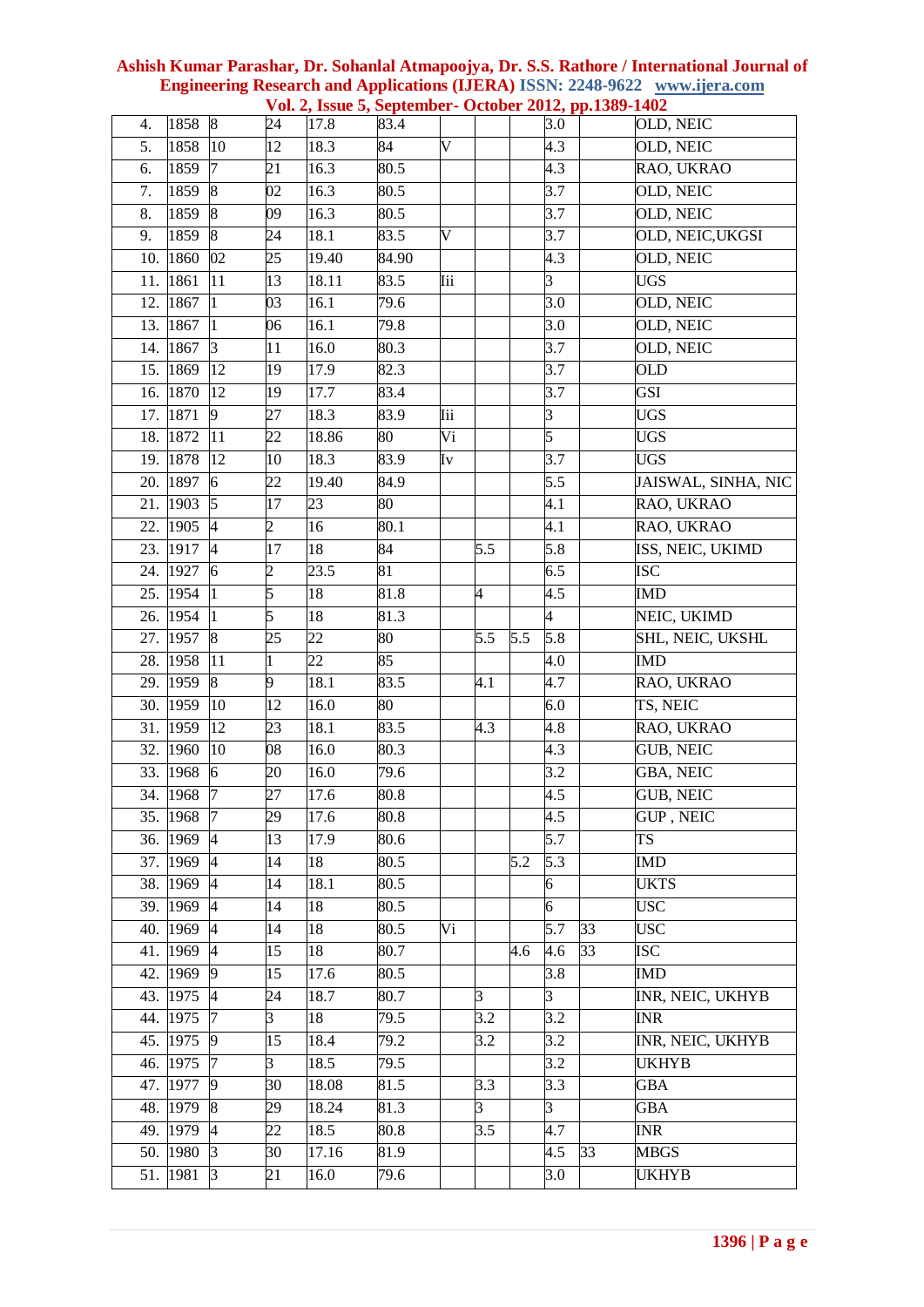| 52. 1981 | 12             | 4  | 18.16 | 81.4  | 3   |     | R,  |    | GBA                 |
|----------|----------------|----|-------|-------|-----|-----|-----|----|---------------------|
| 53. 1981 | 12             | 8  | 16.3  | 80.5  |     |     | 3.0 |    | UKHYB               |
| 54. 1981 | 12             | 16 | 18.57 | 80.7  | 3.3 |     | 3.3 |    | GBA                 |
| 55. 1983 | $\overline{4}$ | 8  | 18.17 | 81.3  | 3   |     | 3   |    | <b>GBA</b>          |
| 56. 1984 | $\overline{A}$ | 27 | 18.16 | 79.4  | 3.4 |     | 3.4 |    | <b>GBA</b>          |
| 57. 1984 | 6              | 27 | 16.0  | 79.6  |     |     | 3.3 |    | <b>UKHYB</b>        |
| 58. 1986 | $\overline{A}$ | 9  | 18.34 | 82    | 3.1 |     | 3.1 |    | <b>GBA</b>          |
| 59. 1987 | 4              | 18 | 22.53 | 79.2  |     | 4.8 | 4.8 | 20 | <b>ISC</b>          |
| 60. 1987 | 4              | 18 | 22.35 | 79.3  |     | 4.9 | 4.9 | 33 | <b>GSPDE, UKHYB</b> |
| 61. 1990 | 6              | 9  | 18.1  | 80.5  | 4   |     | 4.6 |    | <b>CVR</b>          |
| 62. 1995 | 13             | 27 | 21.67 | 84.57 |     |     | 4.6 | 10 | MBGS, NEIC          |
| 63. 1995 | 5              | 24 | 16.52 | 79.7  |     |     | 4.6 | 33 | <b>MBGS, NEIC</b>   |
| 64. 1996 | 2              | 12 | 22.62 | 82.7  |     |     | 4.3 | 33 | MLDMIV, UKHYB       |
| 65. 1996 | 8              | 4  | 16.01 | 79.8  |     |     | 4.1 | 10 | <b>MBGS, NEIC</b>   |
| 66. 1998 | 6              | 29 | 18.59 | 79.68 |     |     | 4.1 | 15 | IMD                 |
| 67. 2001 | 6              | 12 | 22.22 | 83.9  |     | 4.8 | 4.8 | 33 | <b>GSPDE, NEIC</b>  |
| 68. 2007 | $\overline{4}$ | 13 | 22.7  | 83.2  |     |     | 3.1 | 10 | RAIG., IMD          |
| 69. 2011 | $\overline{c}$ | 8  | 22.5  | 79.6  |     |     | 3.5 | 12 | SEONI, MP, IMD      |

# **Appendix III**

# **Table 3***.***1 Magnitude-Frequency Data of District Headquarter Dantewara**

Observation Period – 185 years

| S.No.           | Moment Magnitude $M_w$ | No. of Earthquake $\geq M_{\rm w}$ | No. of Earthquake $\geq M_w$ per year |
|-----------------|------------------------|------------------------------------|---------------------------------------|
| $\mathbf{1}$    | 3.0                    | 79                                 | 0.427027                              |
| $\overline{2}$  | 3.1                    | 66                                 | 0.356756                              |
| $\overline{3}$  | $\overline{3.2}$       | $\overline{63}$                    | 0.340540                              |
| $\overline{4}$  | 3.3                    | $\overline{59}$                    | 0.318919                              |
| $\overline{5}$  | 3.4                    | 56                                 | 0.302702                              |
| $\overline{6}$  | $\overline{3.5}$       | $\overline{54}$                    | 0.291892                              |
| $\overline{7}$  | $\overline{3.6}$       | 53                                 | 0.286486                              |
| $\overline{8}$  | 3.7                    | $\overline{53}$                    | 0.286486                              |
| $\overline{9}$  | $\overline{3.8}$       | 44                                 | 0.237838                              |
| 10              | 3.9                    | 43                                 | 0.232432                              |
| 11              | 4.0                    | 43                                 | 0.232432                              |
| $\overline{12}$ | 4.1                    | 42                                 | 0.227027                              |
| $\overline{13}$ | 4.2                    | $\overline{38}$                    | 0.205405                              |
| 14              | 4.3                    | $\overline{38}$                    | 0.205405                              |
| $\overline{15}$ | $\overline{4.4}$       | $\overline{31}$                    | 0.167567                              |
| $\overline{16}$ | 4.5                    | 31                                 | 0.167567                              |
| 17              | 4.6                    | 26                                 | 0.140540                              |
| 18              | 4.7                    | 23                                 | 0.124324                              |
| 19              | 4.8                    | 19                                 | 0.102703                              |
| $20\,$          | 4.9                    | 13                                 | 0.070270                              |
| $\overline{21}$ | $\overline{5.0}$       | 12                                 | 0.064865                              |
| $\overline{22}$ | $\overline{5.1}$       | 11                                 | 0.059459                              |
| 23              | 5.2                    | 11                                 | 0.059459                              |
| 24              | 5.3                    | 11                                 | 0.059459                              |
| $\overline{25}$ | $\overline{5.4}$       | 10                                 | 0.054054                              |
| 26              | 5.5                    | 10                                 | 0.054054                              |
| 27              | 5.6                    | 9                                  | 0.048649                              |
| $\overline{28}$ | $\overline{5.7}$       | $\overline{9}$                     | 0.048649                              |
| $\overline{29}$ | $\overline{5.8}$       | $\overline{7}$                     | 0.037838                              |
| 30              | 5.9                    | 5                                  | 0.027027                              |
| 31              | 6.0                    | $\overline{5}$                     | 0.027027                              |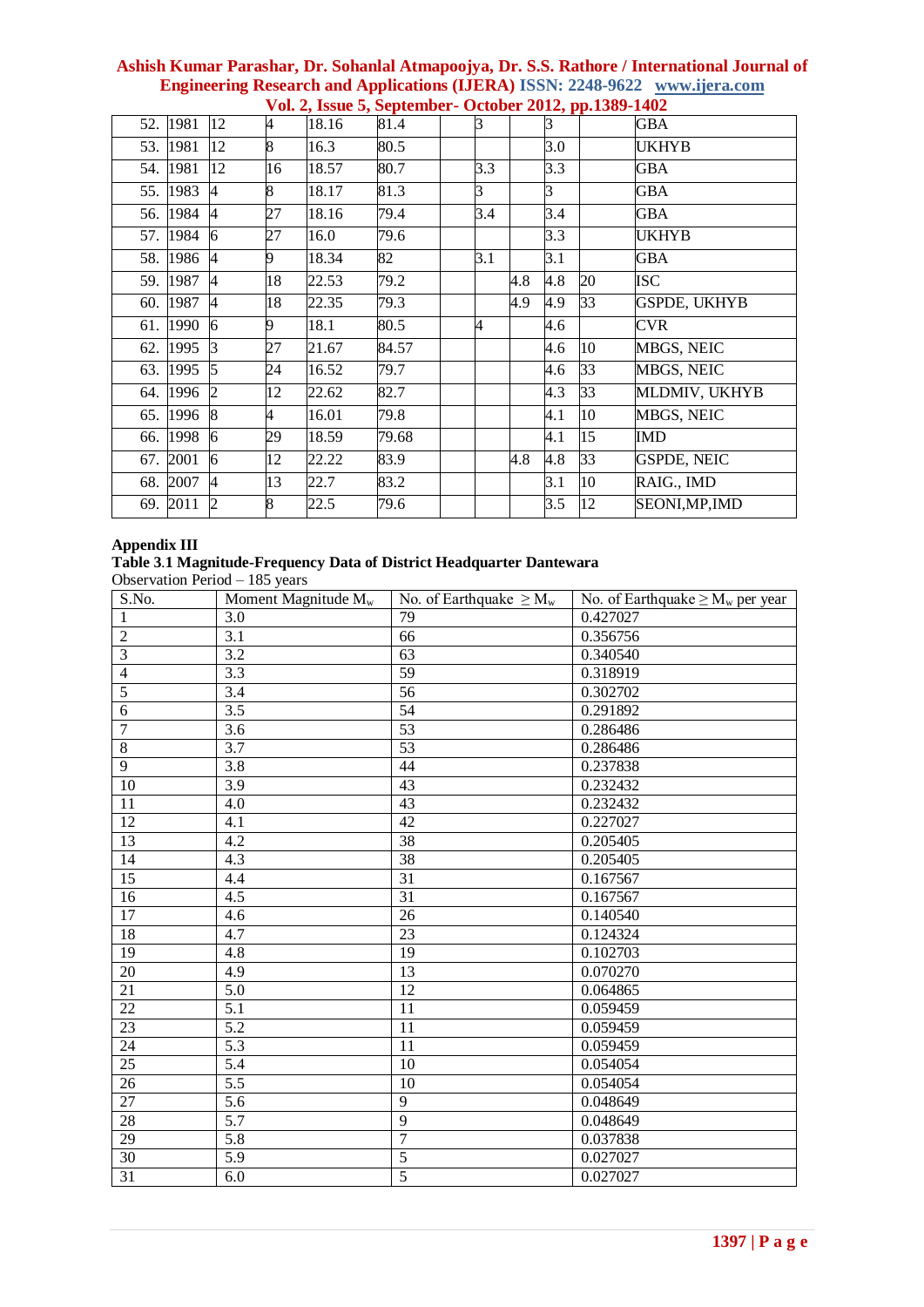# **Ashish Kumar Parashar, Dr. Sohanlal Atmapoojya, Dr. S.S. Rathore / International Journal of Engineering Research and Applications (IJERA) ISSN: 2248-9622 www.ijera.com**

| $\mathcal{D}$<br>ىر | 6.1 | 0.010811 |
|---------------------|-----|----------|
| 33                  | 6.2 | 0.010811 |
| 34                  | 6.3 | 0.010811 |
| 35                  | 6.4 | 0.010811 |
| 36                  | 6.5 | 0.010811 |

 **Vol. 2, Issue 5, September- October 2012, pp.1389-1402**

## **Table 3.2**

**Magnitude - Frequency of District Headquarter Jagdalpur**

Observation Period – 185 years

| $\overline{S}$ .No. | Moment Magnitude M <sub>w</sub> | No. of Earthquake $\geq M_w$ | No. of Earthquake $\geq M_w$ per year |
|---------------------|---------------------------------|------------------------------|---------------------------------------|
| $\vert$ 1           | 3.0                             | 69                           | 0.372945                              |
| $\overline{2}$      | 3.1                             | 58                           | 0.313490                              |
| $\overline{3}$      | 3.2                             | 56                           | 0.302680                              |
| $\overline{4}$      | 3.3                             | 52                           | 0.281060                              |
| $\overline{5}$      | 3.4                             | 49                           | 0.264845                              |
| $\overline{6}$      | 3.5                             | 48                           | 0.259440                              |
| $\overline{7}$      | 3.6                             | 47                           | 0.254035                              |
| $\boldsymbol{8}$    | 3.7                             | 47                           | 0.254035                              |
| $\overline{9}$      | 3.8                             | 39                           | 0.210795                              |
| 10                  | 3.9                             | 38                           | 0.205390                              |
| 11                  | 4.0                             | 38                           | 0.205390                              |
| $\overline{12}$     | 4.1                             | 36                           | 0.194580                              |
| 13                  | 4.2                             | 32                           | 0.172960                              |
| 14                  | 4.3                             | 32                           | 0.172960                              |
| 15                  | 4.4                             | 26                           | 0.140530                              |
| 16                  | 4.5                             | 26                           | 0.140530                              |
| 17                  | 4.6                             | 22                           | 0.118910                              |
| 18                  | 4.7                             | 18                           | 0.097290                              |
| 19                  | 4.8                             | 16                           | 0.086480                              |
| 20                  | 4.9                             | 13                           | 0.070265                              |
| 21                  | 5.0                             | 12                           | 0.064860                              |
| 22                  | 5.1                             | 11                           | 0.059455                              |
| 23                  | 5.2                             | 11                           | 0.059455                              |
| 24                  | 5.3                             | 11                           | 0.059455                              |
| 25                  | 5.4                             | 10                           | 0.054050                              |
| 26                  | 5.5                             | 10                           | 0.054050                              |
| 27                  | 5.6                             | 9                            | 0.048645                              |
| 28                  | 5.7                             | 9                            | 0.048645                              |
| 29                  | 5.8                             | 7                            | 0.037835                              |
| 30                  | 5.9                             | 5                            | 0.027025                              |
| 31                  | 6.0                             | 5                            | 0.027025                              |
| 32                  | 6.1                             | $\overline{2}$               | 0.010810                              |
| $\overline{3}3$     | 6.2                             | $\overline{2}$               | 0.010810                              |
| 34                  | 6.3                             | $\overline{2}$               | 0.010810                              |
| 35                  | 6.4                             | 2                            | 0.010810                              |
| 36                  | 6.5                             | $\overline{2}$               | 0.010810                              |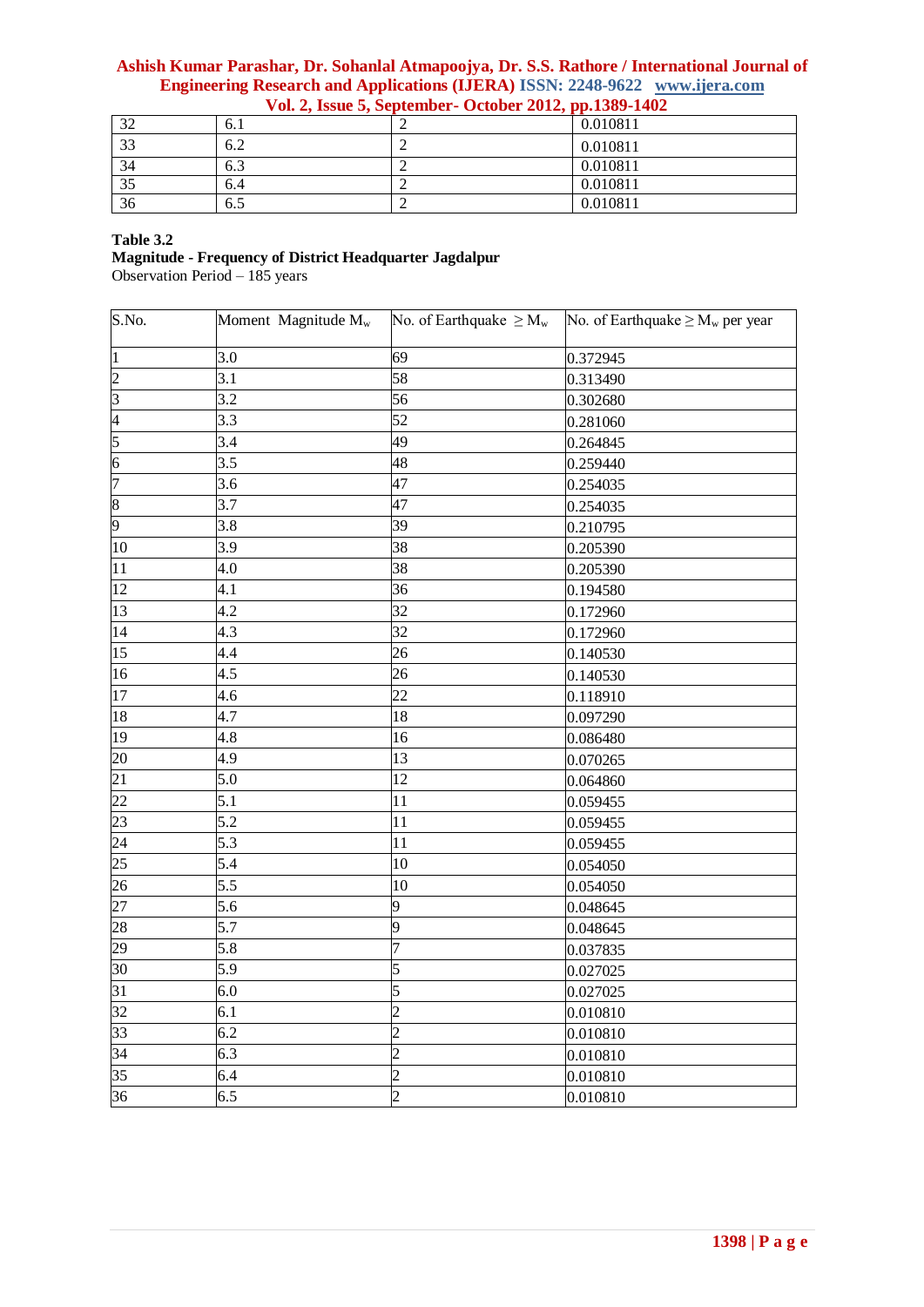| Time      | Time<br>Interval T in | No.<br>of                | Cumulative<br>occurred in the time interval T |                          |                                        | EarthquakesRate of occurrence of Earthquake /year<br>for the Magnitude |                              |                              |                        |
|-----------|-----------------------|--------------------------|-----------------------------------------------|--------------------------|----------------------------------------|------------------------------------------------------------------------|------------------------------|------------------------------|------------------------|
|           | year                  | $3 - 3.9$<br>$\rm M_{w}$ | $4 - 4.9$<br>$\rm M_{w}$                      | $5 - 5.9$<br>$M_{\rm w}$ | $6 - 6.9$<br>$\mathbf{M}_{\mathrm{w}}$ | $3 - 3.9$<br>$M_w(N1)$                                                 | $4 - 4.9$<br>$M_{\rm w}(N2)$ | $5 - 5.9$<br>$M_{\rm w}(N3)$ | $6 - 6.9$<br>$M_w(N4)$ |
| 2002-2012 | 10                    |                          | 0                                             |                          | 0                                      | 0.300                                                                  | 0                            |                              | 0                      |
| 1992-2012 | 20                    | 3                        | 7                                             | 1                        | $\bf{0}$                               | 0.150                                                                  | 0.350                        | 0.050                        | $\overline{0}$         |
| 1982-2012 | 30                    | 10                       | 13                                            | $\mathbf{1}$             | $\mathbf 0$                            | 0.334                                                                  | 0.434                        | 0.034                        | $\mathbf{0}$           |
| 1972-2012 | 40                    | 20                       | 15                                            | $\mathbf{1}$             | $\bf{0}$                               | 0.500                                                                  | 0.375                        | 0.025                        | $\overline{0}$         |
| 1962-2012 | 50                    | 22                       | 20                                            | 6                        | $\bf{0}$                               | 0.440                                                                  | 0.400                        | 0.120                        | $\boldsymbol{0}$       |
| 1952-2012 | 60                    | 22                       | 25                                            | 8                        | $\bf{0}$                               | 0.367                                                                  | 0.417                        | 0.134                        | $\overline{0}$         |
| 1942-2012 | 70                    | 22                       | 25                                            | 8                        | $\bf{0}$                               | 0.314                                                                  | 0.357                        | 0.114                        | $\overline{0}$         |
| 1932-2012 | 80                    | 22                       | 25                                            | $\overline{8}$           | $\boldsymbol{0}$                       | 0.275                                                                  | 0.3125                       | 0.100                        | $\overline{0}$         |
| 1922-2012 | 90                    | 22                       | 25                                            | 8                        |                                        | 0.245                                                                  | 0.278                        | 0.089                        | 0.012                  |
| 1912-2012 | 100                   | 22                       | 25                                            | 9                        |                                        | 0.220                                                                  | 0.250                        | 0.090                        | 0.010                  |
| 1902-2012 | 110                   | 22                       | 26                                            | 9                        |                                        | 0.200                                                                  | 0.236                        | 0.081                        | 0.009                  |
| 1892-2012 | 120                   | 22                       | 26                                            | 9                        |                                        | 0.184                                                                  | 0.217                        | 0.075                        | 0.008                  |
| 1882-2012 | 130                   | 22                       | 26                                            | 9                        | 1                                      | 0.169                                                                  | 0.200                        | 0.069                        | 0.007                  |
| 1872-2012 | 140                   | 24                       | 27                                            | 10                       |                                        | 0.171                                                                  | 0.192                        | 0.071                        | 0.007                  |
| 1862-2012 | 150                   | 30                       | 27                                            | 10                       | 1                                      | 0.200                                                                  | 0.180                        | 0.067                        | 0.007                  |
| 1852-2012 | 160                   | 36                       | 29                                            | 10                       |                                        | 0.225                                                                  | 0.181                        | 0.062                        | 0.006                  |
| 1842-2012 | 170                   | 37                       | 29                                            | 10                       | $\overline{c}$                         | 0.217                                                                  | 0.170                        | 0.059                        | 0.011                  |
| 1832-2012 | 180                   | 37                       | 29                                            | 10                       | $\overline{c}$                         | 0.205                                                                  | 0.161                        | 0.056                        | 0.011                  |
| 1827-2012 | 185                   | 37                       | 30                                            | 10                       | $\overline{c}$                         | 0.200                                                                  | 0.162                        | 0.054                        | 0.010                  |

# **Table 3.4 Earthquake Distribution by Time and Magnitude for District Headquarter Dantewara**

| Time      | Time Interval occurred in the time interval T | No.<br>of      | cumulative                |                           |                 | EarthquakesRate of occurrence of Earthquake /year<br>for the Magnitude |           |                 |                |
|-----------|-----------------------------------------------|----------------|---------------------------|---------------------------|-----------------|------------------------------------------------------------------------|-----------|-----------------|----------------|
|           | T in year                                     | $3 - 3.9$      | 4-4.9                     | $5 - 5.9$                 | $6 - 6.9$       | $3 - 3.9$                                                              | $4 - 4.9$ | $5 - 5.9$       | $6 - 6.9$      |
|           |                                               | $\rm M_{w}$    | $\mathbf{M}_{\mathrm{w}}$ | $\mathbf{M}_{\mathrm{w}}$ | $\rm M_{\rm w}$ | $M_{\rm w}(N1)$                                                        | $M_w(N2)$ | $M_{\rm w}(N3)$ | $M_w(N4)$      |
| 2002-2012 | 10                                            |                |                           |                           |                 | 0.200                                                                  |           |                 | 0              |
| 1992-2012 | 20                                            | $\overline{c}$ |                           | 0                         | $\overline{0}$  | 0.100                                                                  | 0.350     |                 | 0              |
| 1982-2012 | 30                                            | 6              | 9                         | 0                         | 0               | 0.200                                                                  | 0.300     | $\overline{0}$  | $\overline{0}$ |
| 1972-2012 | 40                                            | 16             | 11                        | 0                         | 0               | 0.400                                                                  | 0.275     |                 | $\Omega$       |
| 1962-2012 | 50                                            | 18             | 14                        | 3                         |                 | 0.360                                                                  | 0.280     | 0.060           | 0.040          |
| 1952-2012 | 60                                            | 18             | 20                        | 4                         | 3               | 0.300                                                                  | 0.334     | 0.067           | 0.050          |
| 1942-2012 | 70                                            | 18             | 20                        | 4                         | 3               | 0.257                                                                  | 0.285     | 0.057           | 0.043          |
| 1932-2012 | 80                                            | 18             | 20                        | 4                         | 3               | 0.225                                                                  | 0.250     | 0.050           | 0.037          |
| 1922-2012 | 90                                            | 18             | 20                        | 4                         | 4               | 0.200                                                                  | 0.222     | 0.045           | 0.045          |
| 1912-2012 | 100                                           | 18             | 20                        | 5                         | 4               | 0.180                                                                  | 0.200     | 0.050           | 0.040          |
| 1902-2012 | 110                                           | 18             | 22                        | 5                         | 4               | 0.164                                                                  | 0.200     | 0.045           | 0.036          |
| 1892-2012 | 120                                           | 18             | 22                        | 6                         | 4               | 0.150                                                                  | 0.183     | 0.050           | 0.033          |
| 1882-2012 | 130                                           | 18             | 22                        | 6                         | 4               | 0.138                                                                  | 0.169     | 0.046           | 0.030          |
| 1872-2012 | 140                                           | 19             | 22                        |                           | 4               | 0.136                                                                  | 0.157     | 0.050           | 0.028          |
| 1862-2012 | 150                                           | 25             | 22                        |                           | 4               | 0.167                                                                  | 0.147     | 0.047           | 0.027          |
| 1852-2012 | 160                                           | 31             | 25                        |                           | 4               | 0.194                                                                  | 0.156     | 0.044           | 0.025          |
| 1842-2012 | 170                                           | 31             | 25                        |                           | 5               | 0.182                                                                  | 0.147     | 0.041           | 0.029          |
| 1832-2012 | 180                                           | 31             | 25                        |                           | 5               | 0.172                                                                  | 0.139     | 0.039           | 0.028          |
| 1827-2012 | 185                                           | 31             | 26                        |                           | $\overline{5}$  | 0.167                                                                  | 0.140     | 0.038           | 0.027          |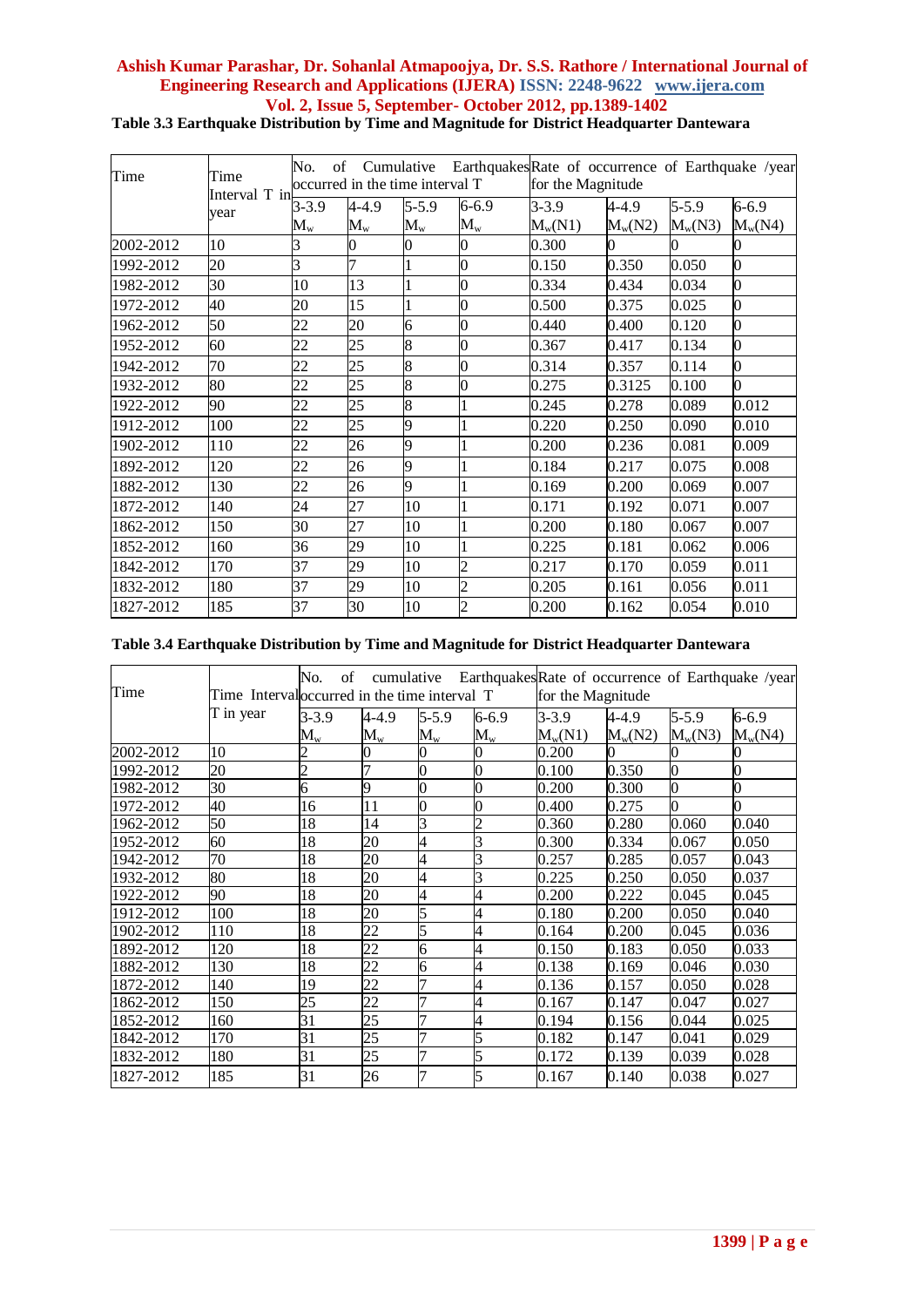| Time Interval T in year | $\overline{\sqrt{T}}$ | $\sqrt{(N_1/T)}$<br>$\sqrt{\text{T}}$ | $\sqrt{(N_2/T)}$<br>$\sqrt{\text{T}}$ | $\sqrt{(N_3/T)}$<br>$\sqrt{T}$ | $\sqrt{(N_4/T)}$<br>$\sqrt{\text{T}}$ |
|-------------------------|-----------------------|---------------------------------------|---------------------------------------|--------------------------------|---------------------------------------|
| 10                      | 0.3162                | 0.1732                                | 0.0000                                | 0.0000                         | $\boldsymbol{0}$                      |
| 20                      | 0.2236                | 0.0866                                | 0.1323                                | 0.0500                         | $\boldsymbol{0}$                      |
| 30                      | 0.1826                | 0.1054                                | 0.1202                                | 0.0333                         | $\overline{0}$                        |
| 40                      | 0.1581                | 0.1118                                | 0.0968                                | 0.0250                         | $\boldsymbol{0}$                      |
| 50                      | 0.1414                | 0.0938                                | 0.0894                                | 0.0490                         | $\overline{0}$                        |
| 60                      | 0.1291                | 0.0782                                | 0.0833                                | 0.0471                         | $\boldsymbol{0}$                      |
| $\overline{70}$         | 0.1195                | 0.0670                                | 0.0714                                | 0.0404                         | $\overline{0}$                        |
| 80                      | 0.1118                | 0.0586                                | 0.0625                                | 0.0354                         | $\overline{0}$                        |
| 90                      | 0.1054                | 0.0521                                | 0.0556                                | 0.0314                         | 0.001171                              |
| 100                     | 0.1000                | 0.0469                                | 0.0500                                | 0.0300                         | 0.001                                 |
| 110                     | 0.0953                | 0.0426                                | 0.0464                                | 0.0273                         | 0.000867                              |
| 120                     | 0.0913                | 0.0391                                | 0.0425                                | 0.0250                         | 0.000761                              |
| 130                     | 0.0877                | 0.0361                                | 0.0392                                | 0.0231                         | 0.000675                              |
| 140                     | 0.0845                | 0.0350                                | 0.0371                                | 0.0226                         | 0.000604                              |
| 150                     | 0.0816                | 0.0365                                | 0.0346                                | 0.0211                         | 0.000544                              |
| 160                     | 0.0791                | 0.0375                                | 0.0337                                | 0.0198                         | 0.000494                              |
| 170                     | 0.0767                | 0.0358                                | 0.0317                                | 0.0186                         | 0.000638                              |
| 180                     | 0.0745                | 0.0338                                | 0.0299                                | 0.0176                         | 0.000586                              |
| 185                     | 0.0735                | 0.0329                                | 0.0296                                | 0.0171                         | 0.000562                              |

# **Table 3.5 Rate of Occurrence of Magnitude of District Headquarter Dantewara**

# **Table 3.6 Rate of Occurrence of Magnitude of District Headquarter Jagdalpur**

| Time Interval T in year | $\frac{1}{\sqrt{\text{T}}}$ | $\sqrt{\frac{(N_1/T)}{T}}$<br>$\sqrt{\text{T}}$ | $\sqrt{(N_2/T)}$<br>$\sqrt{T}$ | $\sqrt{(N_3/T)}$<br>$\sqrt{T}$ | $\sqrt{(N_4T)}$<br>$\sqrt{T}$ |
|-------------------------|-----------------------------|-------------------------------------------------|--------------------------------|--------------------------------|-------------------------------|
| 10                      | 0.3162                      | 0.1414                                          | 0.0000                         | 0.0000                         | $\boldsymbol{0}$              |
| 20                      | 0.2236                      | 0.0707                                          | 0.1323                         | 0.0000                         | $\boldsymbol{0}$              |
| 30                      | 0.1826                      | 0.0816                                          | 0.1000                         | 0.0000                         | $\overline{0}$                |
| 40                      | 0.1581                      | 0.1000                                          | 0.0829                         | 0.0000                         | $\overline{0}$                |
| 50                      | 0.1414                      | 0.0849                                          | 0.0748                         | 0.0346                         | 0.004                         |
| 60                      | 0.1291                      | 0.0707                                          | 0.0745                         | 0.0333                         | 0.003727                      |
| 70                      | 0.1195                      | 0.0606                                          | 0.0639                         | 0.0286                         | 0.002957                      |
| 80                      | 0.1118                      | 0.0530                                          | 0.0559                         | 0.0250                         | 0.002421                      |
| 90                      | 0.1054                      | 0.0471                                          | 0.0497                         | 0.0222                         | 0.002342                      |
| 100                     | 0.1000                      | 0.0424                                          | 0.0447                         | 0.0224                         | 0.002                         |
| 110                     | 0.0953                      | 0.0386                                          | 0.0426                         | 0.0203                         | 0.001734                      |
| 120                     | 0.0913                      | 0.0354                                          | 0.0391                         | 0.0204                         | 0.001521                      |
| 130                     | 0.0877                      | 0.0326                                          | 0.0361                         | 0.0188                         | 0.001349                      |
| 140                     | 0.0845                      | 0.0311                                          | 0.0335                         | 0.0189                         | 0.001207                      |
| 150                     | 0.0816                      | 0.0333                                          | 0.0313                         | 0.0176                         | 0.001089                      |
| 160                     | 0.0791                      | 0.0348                                          | 0.0313                         | 0.0165                         | 0.000988                      |
| 170                     | 0.0767                      | 0.0328                                          | 0.0294                         | 0.0156                         | 0.001009                      |
| 180                     | 0.0745                      | 0.0309                                          | 0.0278                         | 0.0147                         | 0.000926                      |
| 185                     | 0.0735                      | 0.0301                                          | 0.0276                         | 0.0143                         | 0.000889                      |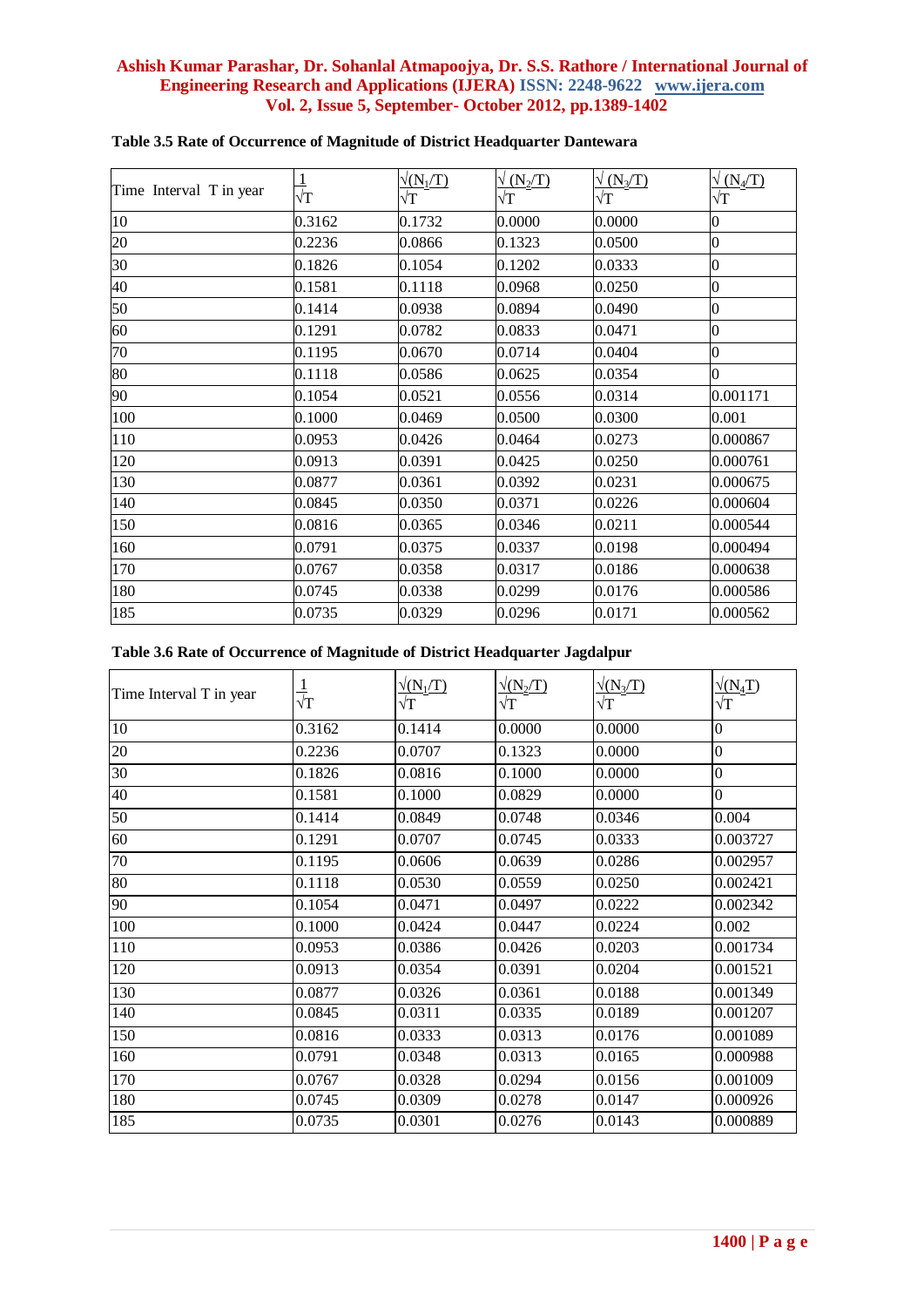| Fault          | Fault length | Minimum map          |             | Focal depth Hypo-central | Weightage   | Maximum        |
|----------------|--------------|----------------------|-------------|--------------------------|-------------|----------------|
| No.            | $Li$ in $km$ | distance to the site | $F$ in $km$ | Distance R in km         | <b>of</b>   | potential      |
|                |              | D in km              |             |                          | fault $W_i$ | magnitude $Mu$ |
| F1             | 58           | 242.902              | 10          | 243.11                   | 0.0431      | 6.4            |
| F2             | 25           | 247.537              | 10          | 247.74                   | 0.0186      | 6.4            |
| F <sub>3</sub> | 45           | 251.168              | 10          | 251.37                   | 0.0334      | 6.4            |
| F <sub>4</sub> | 125          | 275.917              | 10          | 276.1                    | 0.0930      | 6.4            |
| F5             | 180          | 81.831               | 10          | 82.44                    | 0.1339      | 6.4            |
| F <sub>6</sub> | 174          | 170.930              | 10          | 171.23                   | 0.1294      | 7.4            |
| F7             | 228          | 170.725              | 10          | 171.02                   | 0.1696      | 5.4            |
| F8             | 130          | 204.843              | 10          | 205.09                   | 0.0967      | 6.4            |
| F9             | 129          | 80.540               | 10          | 81.16                    | 0.0959      | 6.4            |
| F10            | 32           | 265.137              | 10          | 265.33                   | 0.0238      | 5.4            |
| F11            | 121          | 257.837              | 10          | 258.04                   | 0.0900      | 6.4            |
| F12            | 46           | 291.190              | 10          | 291.37                   | 0.0342      | 5.4            |
| F13            | 51           | 290.698              | 10          | 290.87                   | 0.0379      | 5.4            |
|                | 1344         |                      |             |                          |             |                |

# **Table 3.7 Faults Considered for Hazard Analysis around the District Headquarter Dantewara**

## **Table 3.8 Faults Considered for Hazard Analysis around the District Headquarter Jagdalpur**

| Fault<br>No.   | Fault<br>Length L in | Minimum map<br>distance to the | Focal depth<br>F in km | Hypo-<br>central | Weightage Maximum<br>of fault | potential                |
|----------------|----------------------|--------------------------------|------------------------|------------------|-------------------------------|--------------------------|
|                | km                   | site D in km                   |                        | distance R       | $W_i$                         | magnitude M <sub>u</sub> |
| F <sub>1</sub> | 58                   | 255.303                        | 10                     | 255.5            | 0.0476                        | 6.4                      |
| F2             | 25                   | 279.778                        | 10                     | 279.96           | 0.0206                        | 6.4                      |
| F <sub>3</sub> | 45                   | 289.365                        | 10                     | 289.54           | 0.0370                        | 6.4                      |
| F <sub>4</sub> | 180                  | 193.089                        | 10                     | 193.35           | 0.1477                        | 6.4                      |
| F <sub>5</sub> | 174                  | 281.809                        | 10                     | 281.99           | 0.1428                        | 6.4                      |
| F <sub>6</sub> | 228                  | 221.100                        | 10                     | 221.33           | 0.1871                        | 7.4                      |
| F7             | 129                  | 179.975                        | 10                     | 180.26           | 0.1059                        | 5.4                      |
| F8             | 130                  | 246.804                        | 10                     | 247.01           | 0.1067                        | 6.4                      |
| F <sub>9</sub> | 32                   | 171.603                        | 10                     | 171.9            | 0.0263                        | 6.4                      |
| F10            | 121                  | 147.031                        | 10                     | 147.38           | 0.0993                        | 5.4                      |
| F11            | 46                   | 187.611                        | 10                     | 187.88           | 0.0378                        | 6.4                      |
| F12            | 51                   | 181.202                        | 10                     | 181.48           | 0.0419                        | 5.4                      |
| $Total =$      | 1219                 |                                |                        |                  |                               |                          |

# **Table 3.9 PGA for M<sup>100</sup> Earthquakes at District Headquarter Dantewara**

| Fault<br>No.   | in km | Fault length L <sub>i</sub> Minimum map distance Focal depth<br>to the site D in km | $F$ in $km$ | Hypo central<br>distance R in km Recurrence $M_{100}$ of Site | $100$ years | $PGA*$  |
|----------------|-------|-------------------------------------------------------------------------------------|-------------|---------------------------------------------------------------|-------------|---------|
| F <sub>1</sub> | 58    | 242.902                                                                             | 10          | 243.11                                                        | 4.0         | 0.00065 |
| F2             | 25    | 247.537                                                                             | 10          | 247.74                                                        | 3.5         | 0.00033 |
| F <sub>3</sub> | 45    | 251.168                                                                             | 10          | 251.37                                                        | 3.75        | 0.00044 |
| F <sub>4</sub> | 125   | 275.917                                                                             | 10          | 276.1                                                         | 4.50        | 0.00085 |
| F <sub>5</sub> | 180   | 81.831                                                                              | 10          | 82.44                                                         | 4.75        | 0.01145 |
| F <sub>6</sub> | 174   | 170.930                                                                             | 10          | 171.23                                                        | 4.75        | 0.00332 |